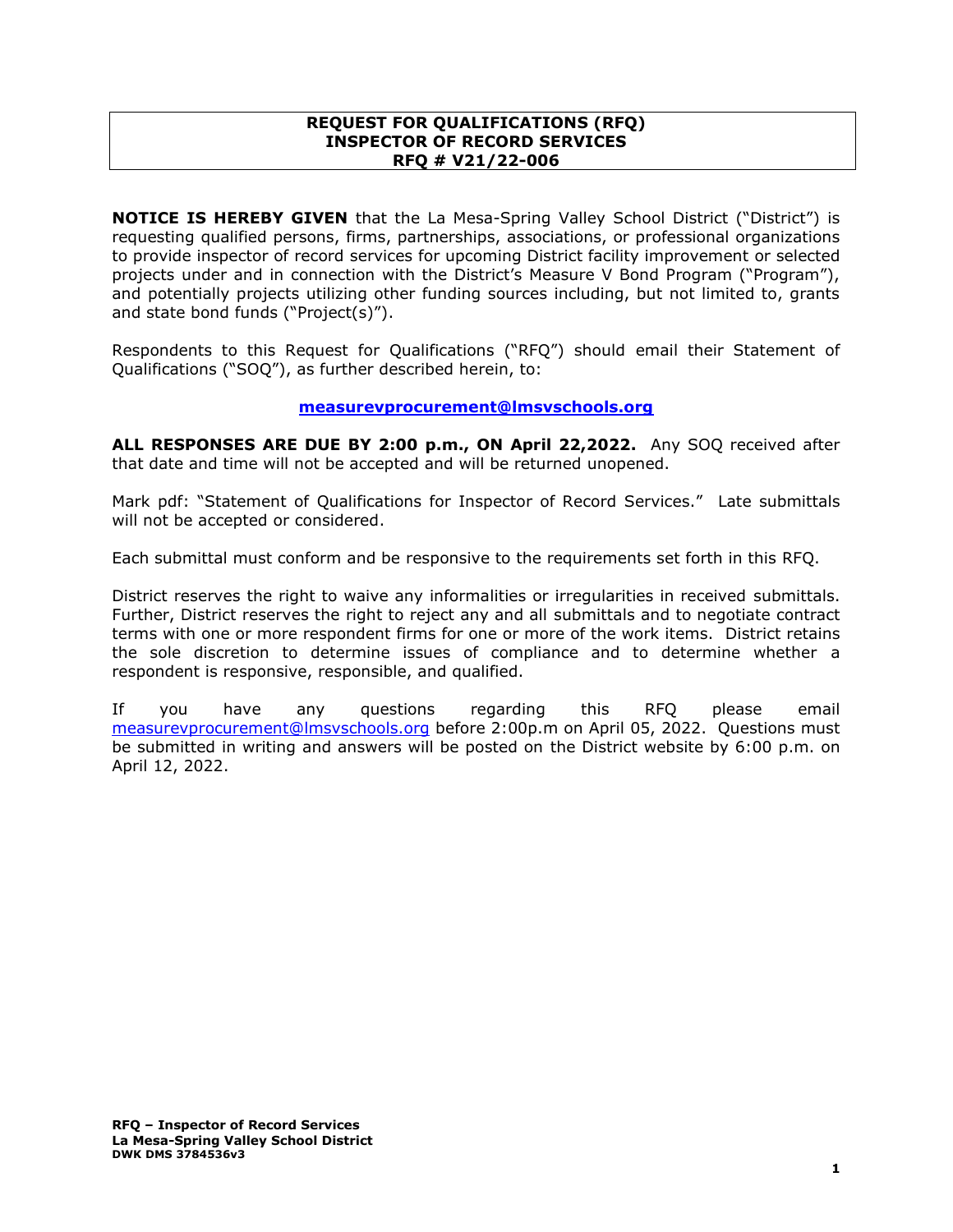# **RFQ RESPONSE SCHEDULE SUMMARY:**

The District reserves the right to change the dates on the schedule without prior notice.

| <b>EVENT</b>                            | DATE/TIME                   |
|-----------------------------------------|-----------------------------|
| RFQ Released                            | March 23, 2022              |
| Deadline to submit questions in writing | April 05, 2022 at 2:00 p.m. |
| Addendum Deadline                       | April 12, 2022 at 6:00 p.m. |
| <b>Proposals Due via email</b>          | April 22, 2022 at 2:00 p.m. |
| Notice of Decisions                     | Week of May 09, 2022        |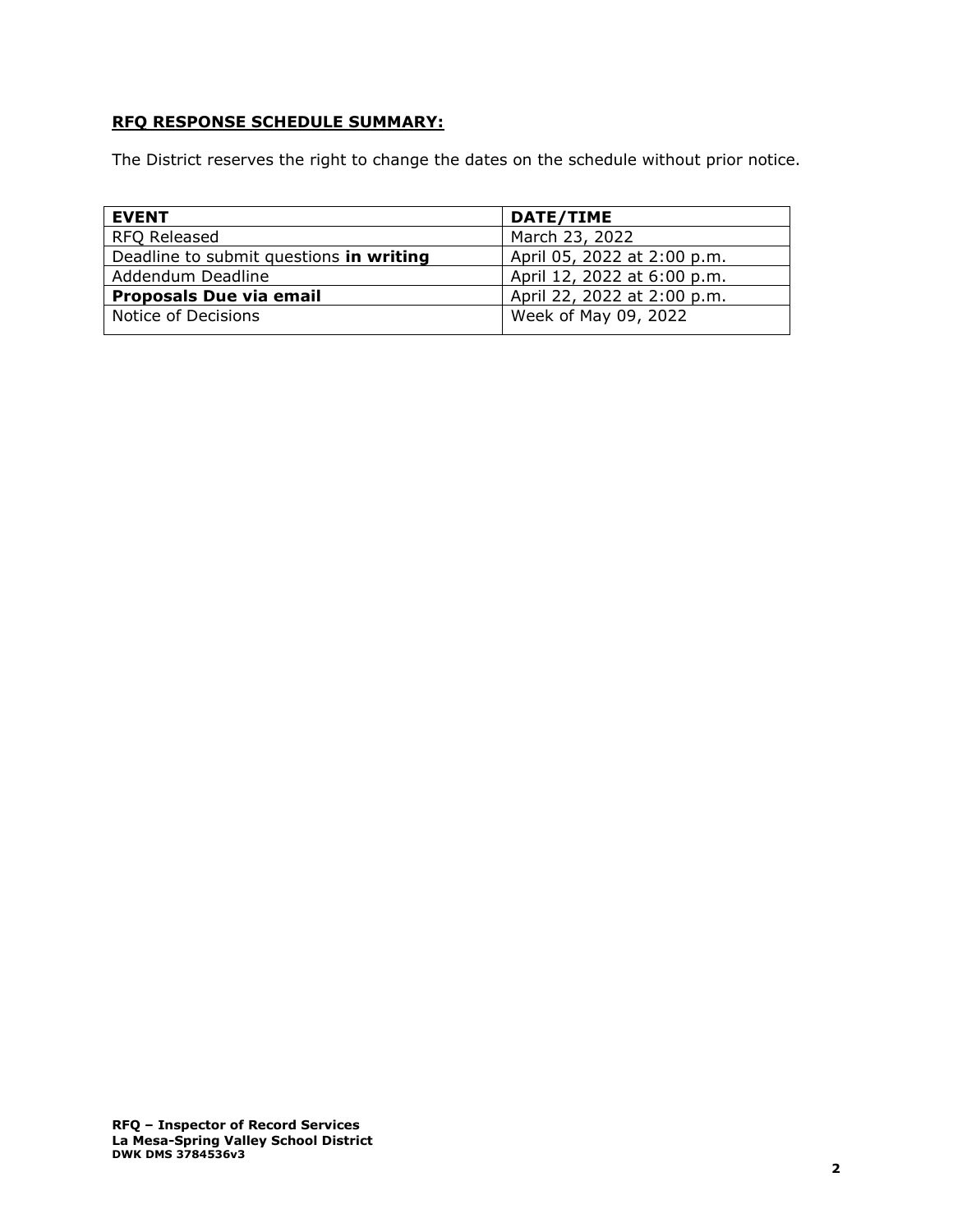# **I. BACKGROUND AND OVERVIEW**

La Mesa-Spring Valley School District ("District") serves more than 11,000 K-8 students within 21 schools. The District is the 4th largest elementary school district in San Diego County. Focusing on the "whole child," the District's mission is to nurture the character and heart of children as well as to educate. The District is seeking Statements of Qualification ("SOQ") in response to this Request for Qualifications ("RFQ") from experienced entities to provide inspector of record services for upcoming District facility improvement projects.

At this time the District is requesting only qualifications from respondents interested in being considered for project inspector services for the District's projects. Based upon the information presented in the SOQs, the District's selection committee will create a pool of qualified firms which may be selected for future consideration to provide project inspection services for certain projects. The selected firms will be requested to respond to a request for proposals, at which time they will develop a detailed scope of services, proposed fee, and schedule.

# **A. LIMITATIONS**

This RFQ is neither a formal request for bids, nor an offer by the District to contract with any party responding to this RFQ. The District reserves the right to add additional prequalified Respondents for consideration after distribution of this RFQ if it is found to be in the best interest of the District. The award of the contract pursuant to this RFQ, if at all, is at the sole discretion of the District.

The District makes no representation that participation in the RFQ process will lead to an award of contract or any consideration whatsoever. The District shall in no event be responsible for the cost of preparing any SOQ in response to this RFQ.

SOQs and any other supporting materials submitted to the District in response to this RFQ will not be returned and will become the property of the District unless portions of the materials are designated as proprietary at the time of submittal, and are specifically requested to be returned. Vague designations and/or blanket statements regarding entire pages or documents are insufficient and will not bind the District to protect the designated matter from disclosure. Pursuant to *Michaelis, Montanari, & Johnson v. Superior Court* (2006) 38 Cal.4th 1065, SOQs shall be held confidential by the District and shall not be subject to disclosure under the California Public Records Act until after either: (1) the District and the successful Respondent have completed negotiations and entered into an Agreement, or (2) the District has rejected all Proposals. Furthermore, the District will have no liability to the Respondent or other party as a result of any public disclosure of any SOQ.

## **B. FULL OPPORTUNITY**

The District hereby affirmatively ensures that Disadvantaged Business Enterprises ("DBE"), Small Local Business Enterprises ("SLBE"), Small Emerging Local Business Enterprises ("SELBE"), Disabled Veterans Business Enterprises ("DVBE"), and minority and women business enterprises shall be afforded full opportunity to submit SOQs in response to this RFQ. No respondent shall be excluded from participating in, be denied the benefits of, or otherwise be subjected to discrimination on the basis of race, color, gender, sexual orientation, political affiliation, age, ancestry, religion, marital status, national original, medical condition or disability, in any consideration leading to the award of contract.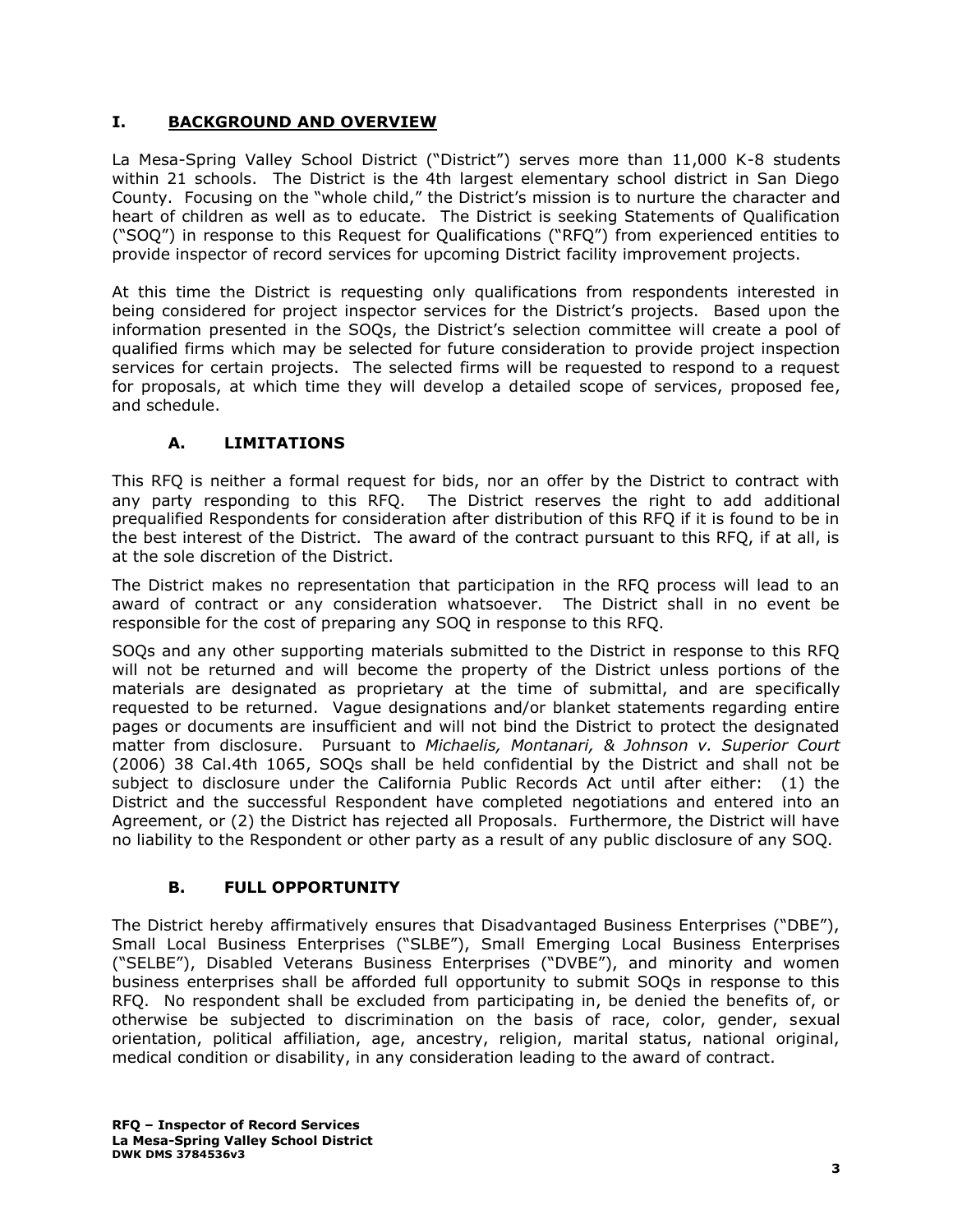# **C. RESTRICTIONS ON LOBBYING AND CONTACTS**

From the period beginning on the date of the issuance of this RFQ and ending on the date of the award of the contract, no person, or entity responding to this RFQ, nor any officer, employee, representative, agent, or consultant representing such a person or entity shall contact through any means or engage in any discussion regarding this RFQ, the evaluation or selection process or the award of the contract(s) with any member of the District's Governing Board ("Board"), Committee members, any member of the Citizens' Oversight Committee, or with any employee of the District except for clarifications and questions as described herein in Section IX (Submission Guidelines) below. Any such contact shall be grounds for the disqualification of the firm submitting a SOQ.

# **D. POOL OF QUALIFIED APPLICATIONS AND RECERTIFICATION**

The District will maintain a pool of qualified Project inspection services firms. Requests for recertification may be sent every two (2) years. Firms that do not reply to the request for recertification may be deleted from the pool of prequalified firms, at the sole discretion of the District. Additional firms may be added to the pool, at the District's sole discretion, as the District determines the need for additional services.

# **II. SCOPE OF REQUIRED SERVICES**

The anticipated scope of services is set forth at **Exhibit "A"** to the District's form of Agreement for Professional Services, which is distributed with this RFQ as **ATTACHMENT "A"** and incorporated herein by this reference. The exact scope of services, however, will be negotiated with the selected firm and finalized in any resulting contract.

Any entity retained as a result of this RFQ and/or subsequent Request for Proposals shall be required to work cooperatively with the District in conjunction with all other technical consultants, the architect, and any program and/or construction manager, if any, retained by the District for the Project, as well as other entitles retained by the District to facilitate the timely completion of the Project.

## **III. CONTRACTUAL REQUIREMENTS**

Selected firm(s) must be able to execute the District's standard agreement. (A Copy of the District's Agreement for Professional Services is attached to this RFQ as ATTACHMENT "A.") Firms responding to this RFQ must acknowledge that they have reviewed the agreement and must agree to the indemnity and insurance provisions contained in the District's standard agreement and confirm in writing that, if given the opportunity to contract with the District, the firm has no substantive objections to the use of the District's standard agreement.

## **IV. RELATIONSHIP TO OUTSIDE GOVERNMENTAL AGENCIES**

Depending upon the scope of work, respondent may be required to assist the District in working with various outside governmental agencies, including but not limited to, the following as applicable: City or County Planning Commissions and Departments, the Department of Toxic Substance Control ("DTSC"), the regional air quality control district, the state and regional water quality control boards, the State Department of Education, the Division of the State Architect, the State Allocation Board, and the Office of Public School Construction. Respondent shall discuss its experience with each of these agencies.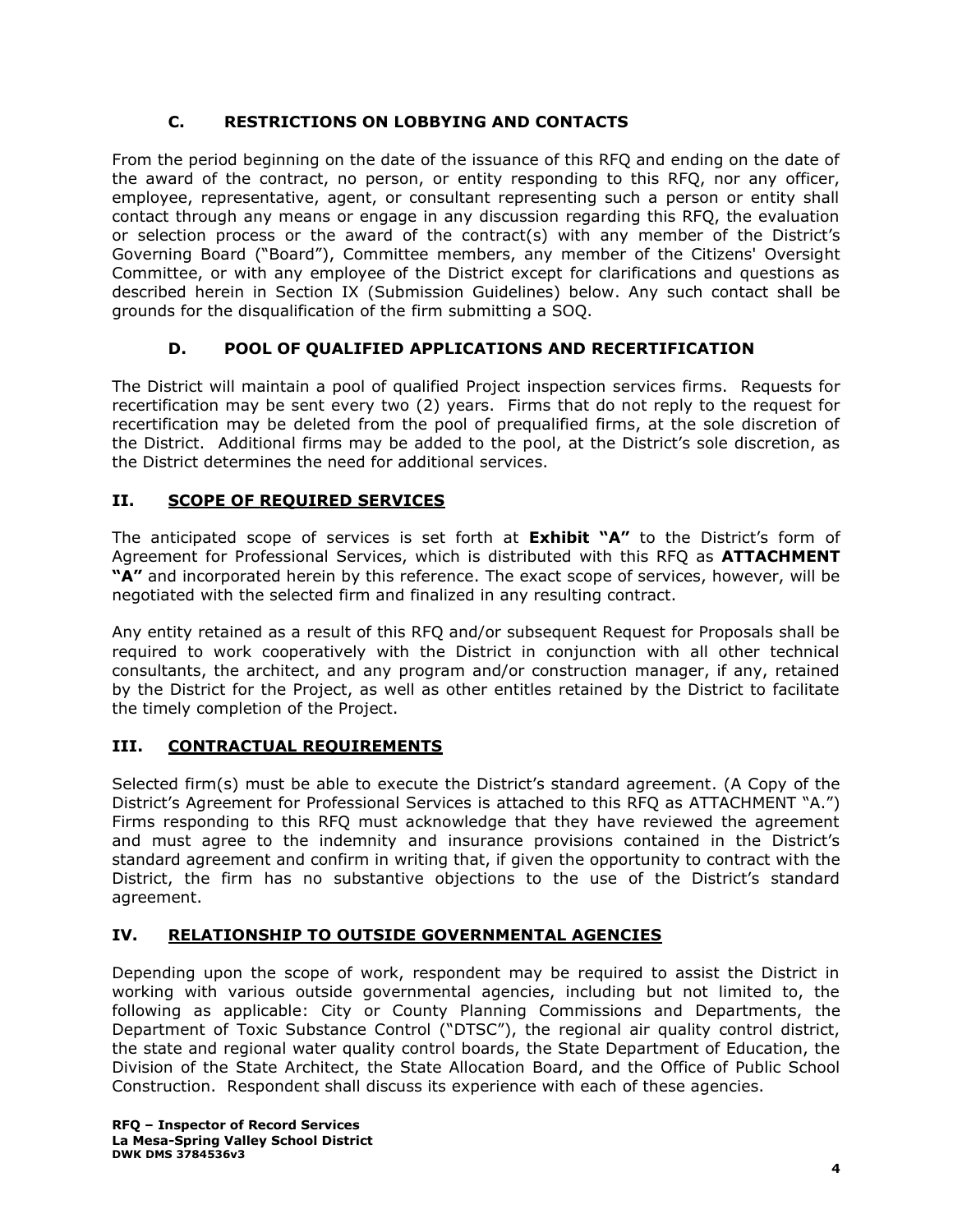# **V. CONFLICT OF INTEREST**

Respondent shall certify that no official or employee of the District, nor any business entity in which an official of the District has an interest, has been employed or retained to solicit or assist in the procuring of the resulting contract, nor that any such person will be employed in the performance of any contract without immediate divulgence of this fact to the District.

## **VI. ASSIGNMENT**

Any contract resulting from this RFQ and any amendments or supplements thereto shall not be assignable by the successful consultant either voluntarily or by operation of law without the written approval of the District.

# **VII. STATEMENT OF QUALIFICATIONS**

# **A. SUMMARY OF REQUIRED QUALIFICATIONS**

The scope of services includes full Project inspection services for the relevant Project(s). Extensive experience with the Office of Public School Construction ("OPSC"), Division of State Architect ("DSA"), and Title 24 of the California Code of Regulations is **mandatory**.

## **B. FORMAT REQUIREMENTS**

Firms submitting SOQs in response to this RFQ must follow the format below. Material must be in 8-1/2 x 11 inch format, with a font no less than 11 point, and shall not exceed sixteen (16) single-sided pages or eight (8) double-sided pages, not including the cover letter, table of contents, divider tabs, resumes, samples of work, and fee schedules. Each SOQ shall include a Front Cover stating the following: "Statement of Qualifications for [FIRM NAME] for Inspector of Record Services in Response to La Mesa-Spring Valley School District's RFQ #V21/22-006."

Each SOQ shall include a table of contents and divider tabs labeled with the boldface headers below (e.g. the first tab would be entitled "**Cover Letter**", the second tab entitled "**Business Information**", etc.).

## **Provide one (1) electronic copy of the Statement of Qualifications via email.**

The electronic copy will only be accepted via email and must be submitted as a PDF.

Each submission package will be reviewed to determine its completeness prior to the actual evaluation. If a respondent does not respond to all categories requested, the respondent may be disqualified from further consideration.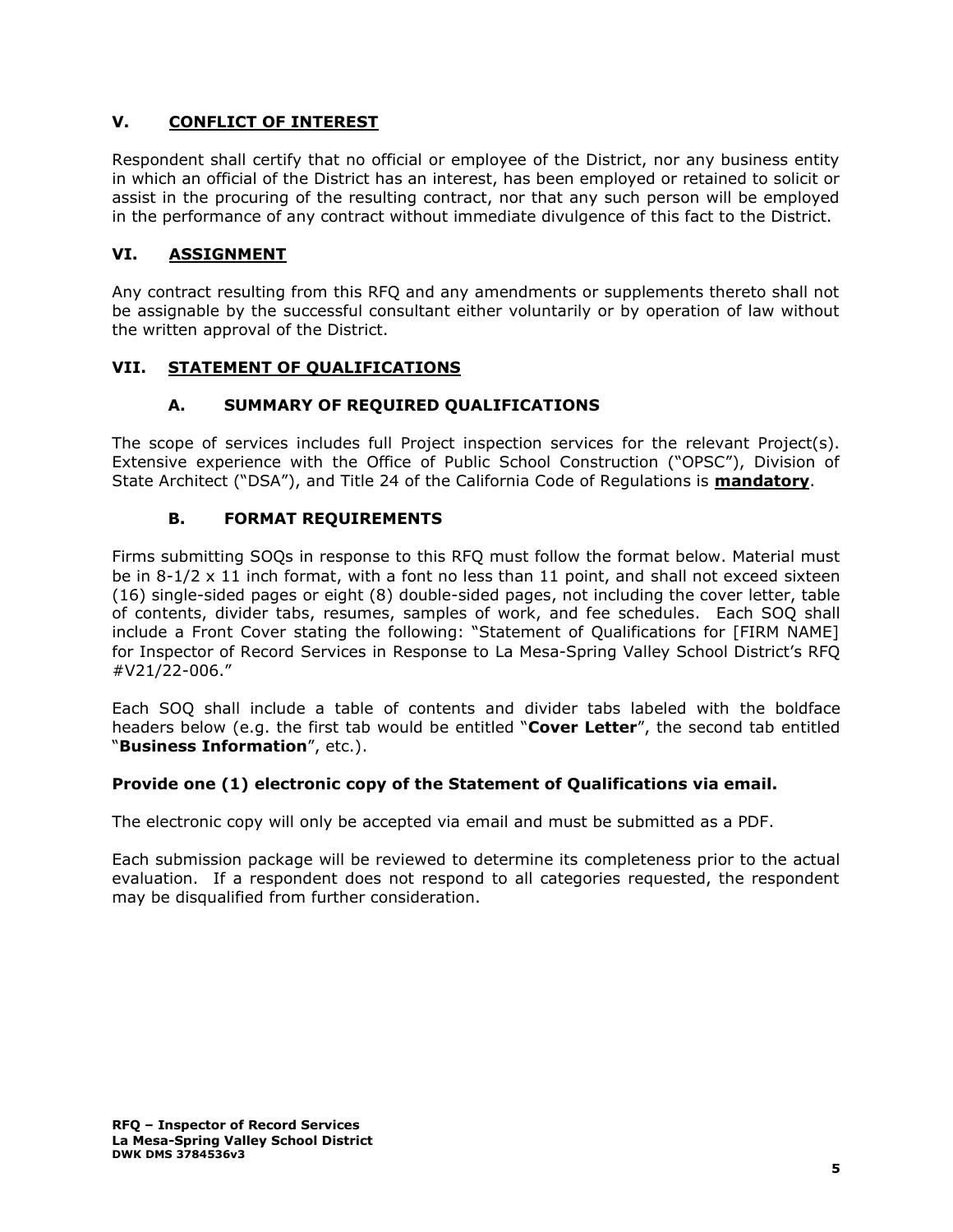#### **C. SOQ CONTENT REQUIREMENTS**

- **1. TAB 1 – COVER LETTER** (maximum of 1 page)
	- Provide a letter of introduction signed by an authorized officer of the firm. If the firm is a joint venture, duplicate the signature block and have a principal or officer also sign on behalf of each party to the joint venture.
	- Firm name.
	- Address, include any branch office address and point of contact.
	- **■** Telephone number.
	- Facsimile number.
	- E-Mail address.
	- Identify team. [if applicable]
	- Include a brief description of why your firm is well suited for, and can meet, the District's needs.
	- Clearly identify the individual(s) who are authorized to speak for the firm during the evaluation process.
	- Summarize qualifications most relevant to this Project.
	- **Must include the following statement:**

*[INSERT FIRM'S NAME] received a copy of the District's standardized form of Agreement for Professional Services ("Agreement") attached as ATTACHMENT "A" to the RFQ. [INSERT FIRM'S NAME] has reviewed the indemnity and insurance provisions contained in the Agreement. If given the opportunity to contract with the District, [INSERT FIRM'S NAME] has no objections to the use of the Agreement."* 

#### **OR**

*"[INSERT FIRM NAME] received a copy of the District's form of Agreement for Professional Services ("Agreement") attached as ATTACHMENT "A" to the RFQ. [INSERT FIRM NAME] has reviewed the indemnity provisions and insurance provisions contained in the Agreement. If given the opportunity to contract with the District, [INSERT FIRM NAME] has objections to the use of the Agreement, listed as follows or as contained in the appendix to this Submittal."*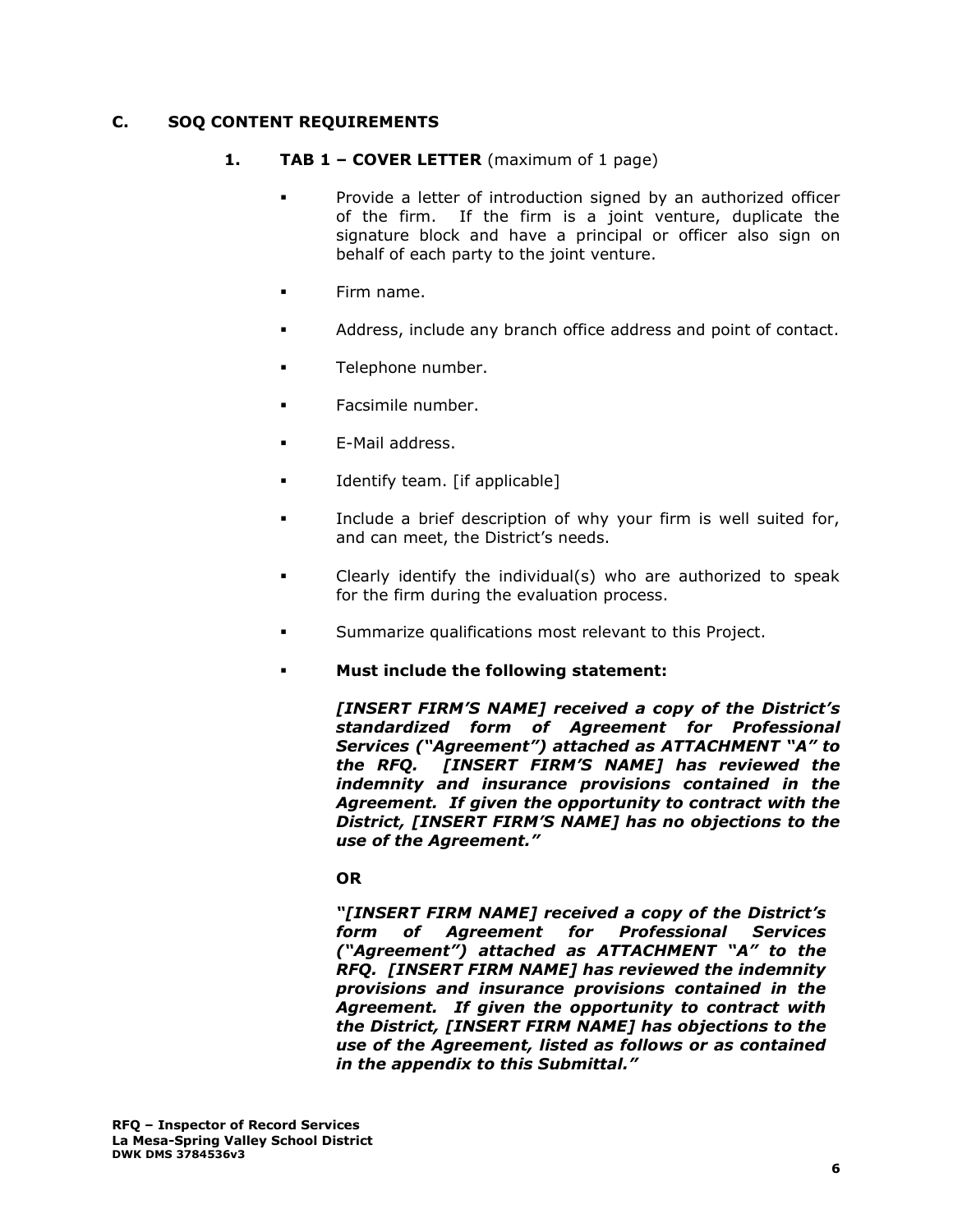Respondent shall certify that no official or employee of the District, nor any business entity in which an official of the District has an interest, has been employed or retained to solicit or assist in the procuring of the resulting contract(s), nor that any such person will be employed in the performance of any/all contract(s) without immediate divulgence of this fact to the District.

# **2. TAB 2 – BUSINESS INFORMATION**

Respondent must provide the following information for itself and for any and all other firms with which it will joint venture or associate on this Project:

- Company name.
- Address.
- Telephone.
- Fax.
- Website.
- Name and email of main contact.
- Federal Tax I.D. Number.
- License or Registration Number.
- Type of organization/business structure (ownership, legal form, i.e. corporation, partnership, etc., and senior officials of company). If a joint venture, describe the division of responsibilities between participating companies, offices (location) that would be the primary participants, and percentage interest of each firm.
- A brief description and history of the firm, including number of years the firm has been in business and date firm was established under its given name.
- Certificate(s) of Insurance identifying the firm's current insurance coverages.
- Any State of California certification for your firm of Small Business or Disabled Veteran Business Enterprise status.
- How sub-consultants are generally used by your firm and to what extent work is performed in-house versus by a subconsultant.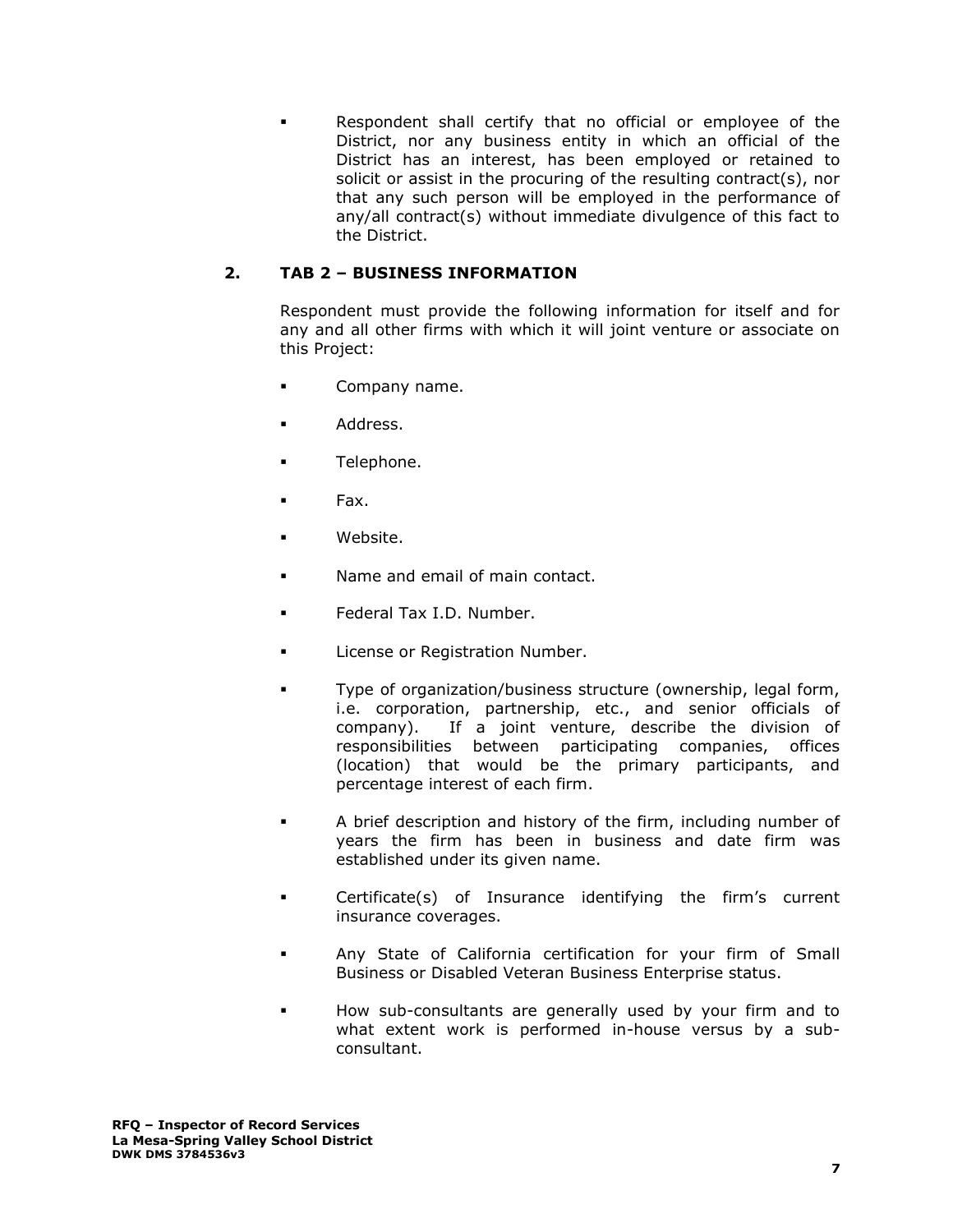## **3. TAB 3 – PROJECT APPROACH AND RELEVANT QUALIFICATIONS (50 POINTS)**

Respondent must state its qualifications for the anticipated scope of work and its experience with projects of comparable size and complexity.

- Provide a statement demonstrating your firm's or team's ability to accomplish the scope of services in a comprehensive and thorough manner with an aggressive schedule.
- Describe your firm's experience with DSA and working within the DSA process as well as your firm's approach to DSA permitting and DSA final certification.
- Describe your firm's approach to quality control/assurance procedures, including coordination of DSA final certification.
- Provide a statement of your work plan including your firm's present workload and number of current projects, and where possible, projected workload for the coming two (2) years, which should include available staff.

### **4. TAB 4 – RELEVANT PROJECT EXPERIENCE AND REFERENCES (50 POINTS)**

Respondent shall provide any experience applicable to California public school projects and property acquisitions, including new school and school expansion projects in the past ten (10) years and related references. Respondent shall provide a minimum of five (5) relevant references from past clients. References may be contacted to attest to the respondent's ability to perform the described services.

- For each listed K-12 project, include the following:
	- **-** Project name, description, and location;
		- **-** Beginning and end dates of project, including:
			- a. DSA close-out and/or certification status; and
			- b. Date of each project Notice of Completion and DSA final certification;
	- **-** Project cost;
	- **-** Square footage;
	- **-** Key individuals of the firm involved;
	- **-** Any sub-consultants that worked with the firm; and
	- **-** References: Owner/District name with name, title, current address, telephone number, and email address of contact person.

#### **5. TAB 5 – LITIGATION AND CLAIMS HISTORY (50 POINTS)**

Provide a comprehensive five (5) year summary of the firm's litigation, arbitration, and negotiated/settled history ("Claims"). This includes current/ongoing Claims. For each Claim, state the issues in the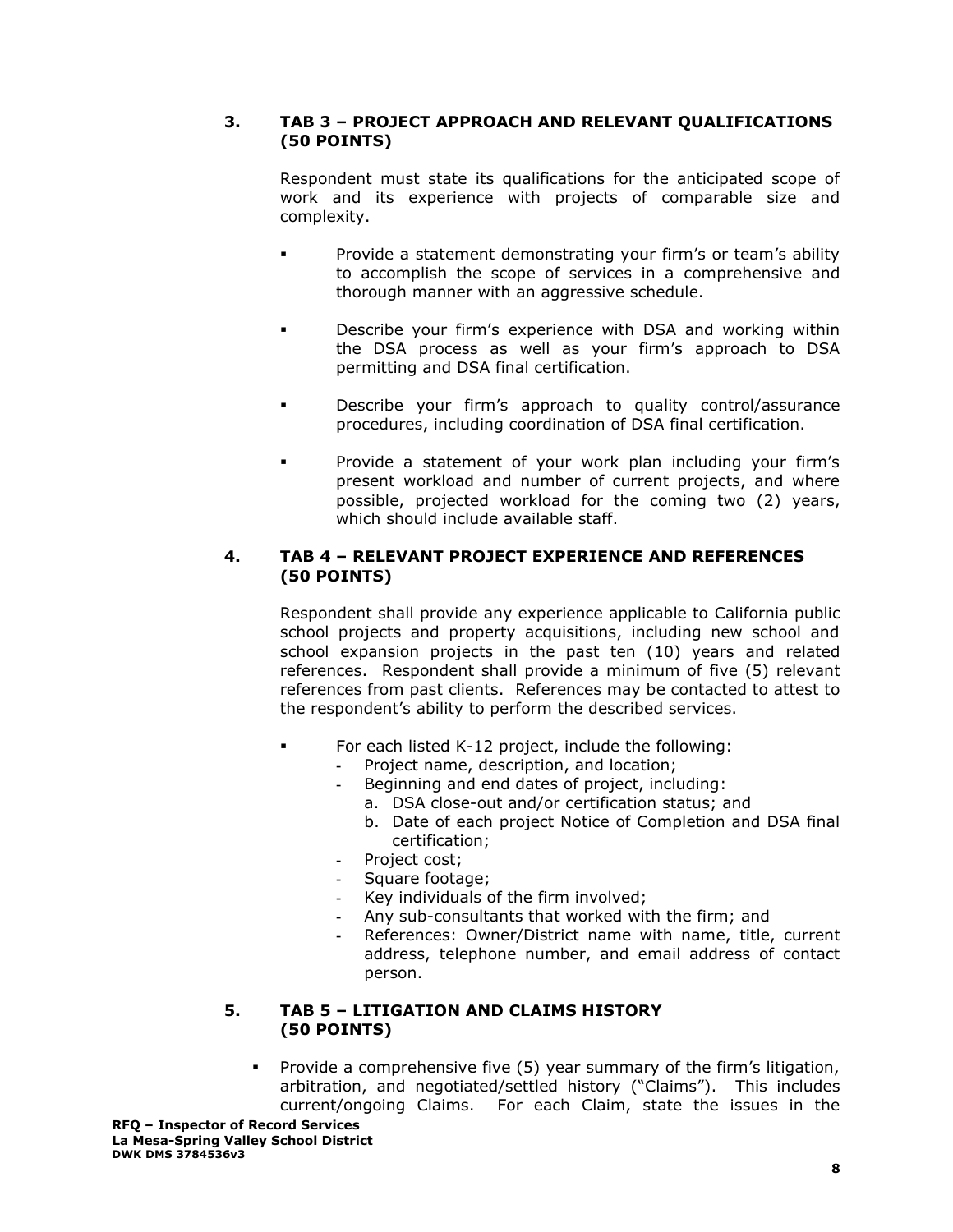litigation, the status of the litigation, names of parties, and the outcome, if any.

A SOQ failing to provide this requested information on claims, lawsuits, and/or litigation, and responses which assert attorney-client privilege and fail to provide the information requested, will be considered non-responsive, disqualified from the selection process, and will not be evaluated.

### **6. TAB 6 – PROJECT TEAM SUMMARY (100 POINTS)**

The selected firm shall employ, at its expense, professionals properly licensed and skilled in the execution of the functions required for the applicable services as described herein.

- Identify and provide resumes, including responsibilities, titles, licenses, certifications, and clearly identify experience in school projects, for key personnel and/or team members, including sub-consultants, and the roles to which they will be assigned. List dates of employment by your firm whether employed as an employee, independent contractor, sub-consultant, or otherwise, and office addresses for each of the identified personnel. Resumes shall include specific qualifications and recent related experience and shall include a list of references with contact names and phone numbers.
- If any work is to be provided by sub-consultants include a statement as to how this shall be organized, including identified roles and qualifications of sub-consultants, if any. Note: firm(s) selected for inclusion in the District's pool of applicable consultants will be required to demonstrate long term relationships with any sub-consultants.
- The District expects that the team shall remain intact through the duration of the Project(s). If a team member must leave, the District reserves the right to approve that team member's replacement

#### **7. TAB 7 – FEES (50 POINTS)**

Although this RFQ is not a request for a specific proposal, the District requires each respondent to provide a proposed fee schedule for the types of service that you offer. Be thorough and specific as this may form the basis of any contract for services that may be presented by the District.

▪ Provide detailed information on your billing practices (i.e. per project, monthly), including reimbursable cost categories (i.e. travel, computers and peripherals, printers, fax machines, photocopy equipment) and proposed hourly billing rates by position for additional services. Travel and related expenses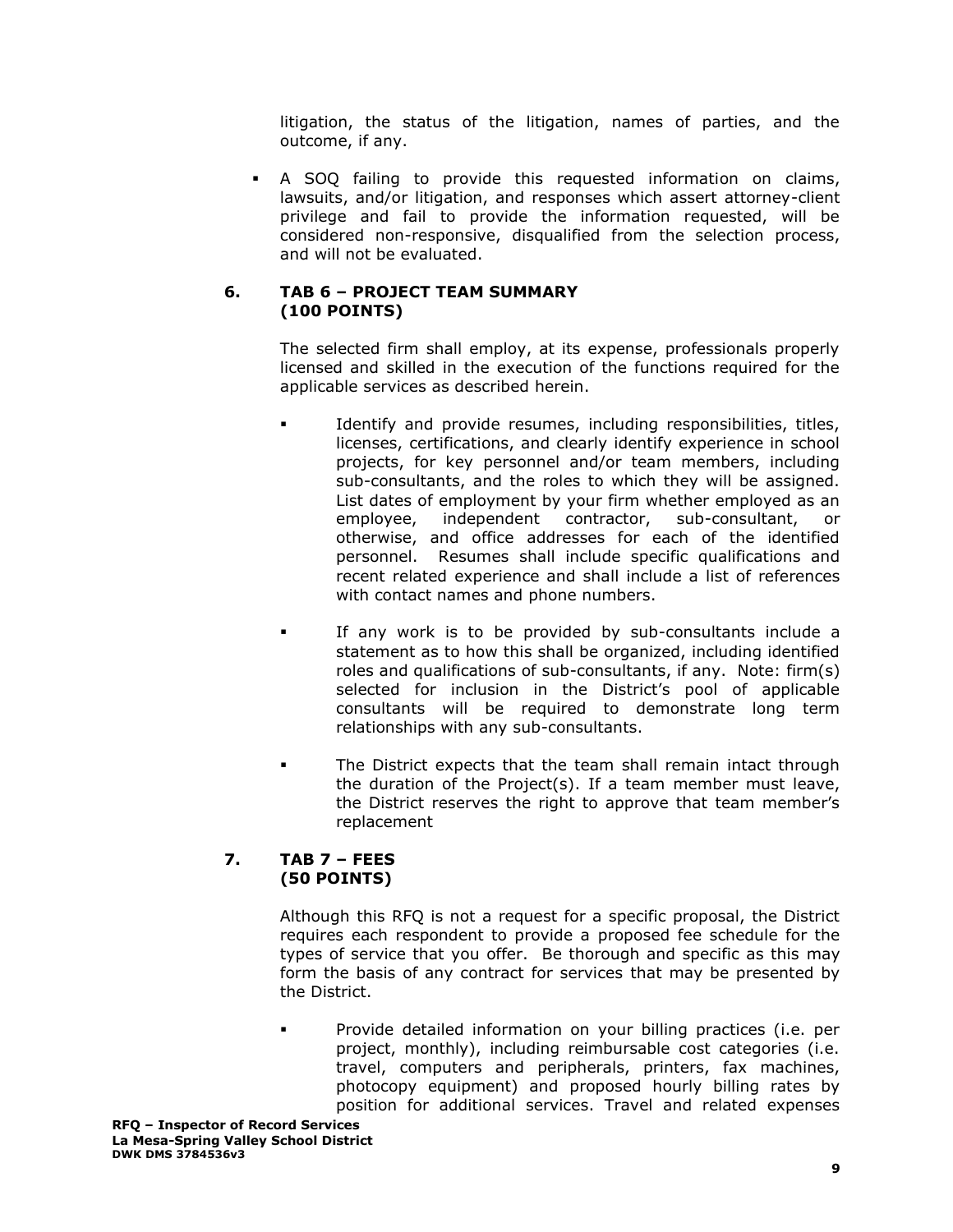shall be reimbursed in accordance with the federal government Joint Travel Regulation. All reimbursables will require receipts to be provided to the District.

Provide detailed information on your firm's practices concerning discounted fees if selected.

### **8. TAB 8 – COMMENTS TO FORM OF AGREEMENT**

A form of the Agreement has been distributed with this RFQ as **Attachment A**. The final form of the Agreement will incorporate the final scope of work and final fee, which shall be negotiated with the successful proposer. **Any proposed changes to the form of Agreement must be identified in respondent's submittal; undisclosed change requests may not be entertained.** Proposed changes must be specifically identified; general objections without a proposed change will not be entertained.

## **VIII. SELECTION CRITERIA**

A Committee will evaluate all submissions. Each SOQ must be complete. Incomplete SOQs will be considered nonresponsive and grounds for disqualification. The District retains the sole discretion to determine issues of compliance and to determine whether a firm is responsive, responsible, and qualified. Based upon the information presented in the submissions, the District's Committee will choose qualified firms to be interviewed and then potentially selected to be part of the District's pool. At the District's discretion, the selected firms may be requested to respond to a request for proposal, at which time they will develop a detailed scope of services and fee schedule.

## **A. EVALUATION CRITERIA**

The SOQ will be reviewed for responsiveness and evaluated pursuant to the specific criteria set forth in this RFQ, including, without limitation:

- 1. Reputation of the firm. Satisfaction of previous clients (client relationships). Acceptable and verifiable professional references for relevant experience.
- 2. Current commitments and ability of firm to handle several simultaneous projects, including without limitation, availability of staffing and the level of service and support for the Project(s), and availability of resources to meet anticipated schedule and Project requirements.
- 3. Capacity and commitment to provide services to client, including ability to respond to District's requests in a timely and appropriate fashion; to inform District of all issues discovered on Project; and to work positively and cooperatively with District's team.
- 4. Knowledge of applicable state and federal laws and regulations, the American with Disabilities Act, and other applicable governmental requirements for K-12 schools.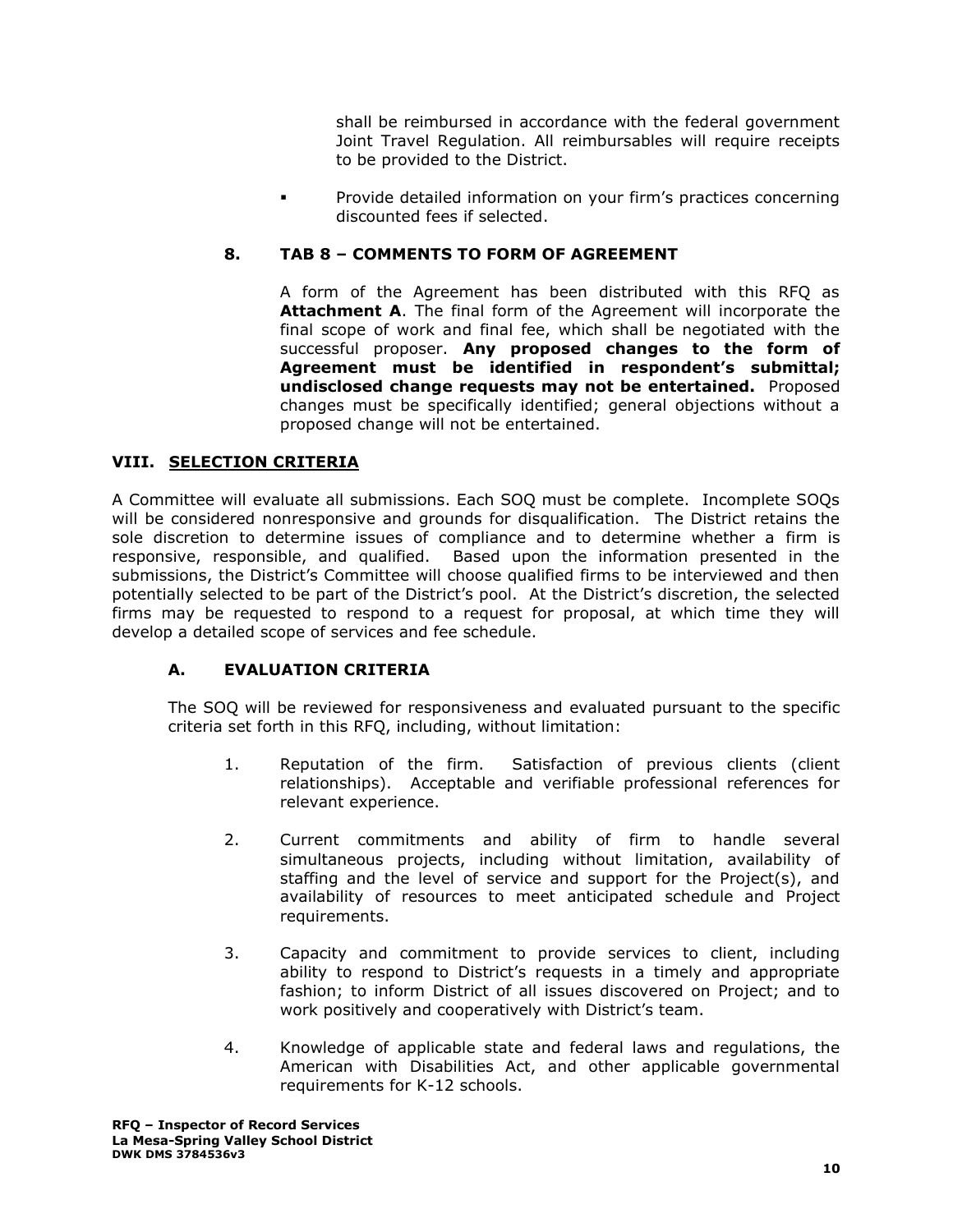- 5. Credentials, including without limitation, professional and technical expertise, of specific employees assigned as members of the proposed team for the District.
- 6. Proposed fee schedule(s), fee requirements, and cost of services.
- 7. Overall responsiveness of the SOQ.

#### **B. DISTRICT INVESTIGATIONS**

The District may perform investigations of responding parties that extend beyond contacting the references identified in the SOQ. The District may request a firm to submit additional information pertinent to the review process. The District also reserves the right to investigate and rely upon information from other available sources in addition to any documents or information submitted.

## **C. INTERVIEWS (50 POINTS)**

The District, at its sole discretion, may elect to interview firm(s) for the purposes of arriving at a final pool of firms. In the event the District does so, the procurement scoring will be cumulative. If your firm is requested to come in for an interview, the key proposed Project staff will be expected to attend the interview. The interview will be an opportunity for the District's Selection Committee to further inquire as to the firm's suggested approaches to the projects and the issues identified in this RFQ. Any comments or objections to the District's form of Agreement attached to this RFQ as Attachment A may be the subject of inquiry at the interview.

| <b>Evaluation Criteria and Interview</b>     | <b>Maximum</b><br><b>Points</b> |
|----------------------------------------------|---------------------------------|
| Project approach and relevant qualifications | 50                              |
| Relevant project experience and references   | 50                              |
| Litigation and Claims History                | 50                              |
| Project team summary                         | 100                             |
| Fee schedule                                 | 50                              |
| Interview                                    | 50                              |

#### **IX. SUBMISSION GUIDELINES**

Respondents to this Request for Qualifications ("RFQ") should email their Statement of Qualifications ("SOQ"), as further described herein, to:

#### **[measurevprocurement@lmsvschools.org](mailto:measurevprocurement@lmsvschools.org)**

**ALL RESPONSES ARE DUE BY 2:00 P.M., ON APRIL 22, 2022.** Any SOQ received after that date and time will not be accepted and will be returned unopened. Mark file: "Statement of Qualifications for Inspector of Record Services." Late submittals will not be accepted or considered.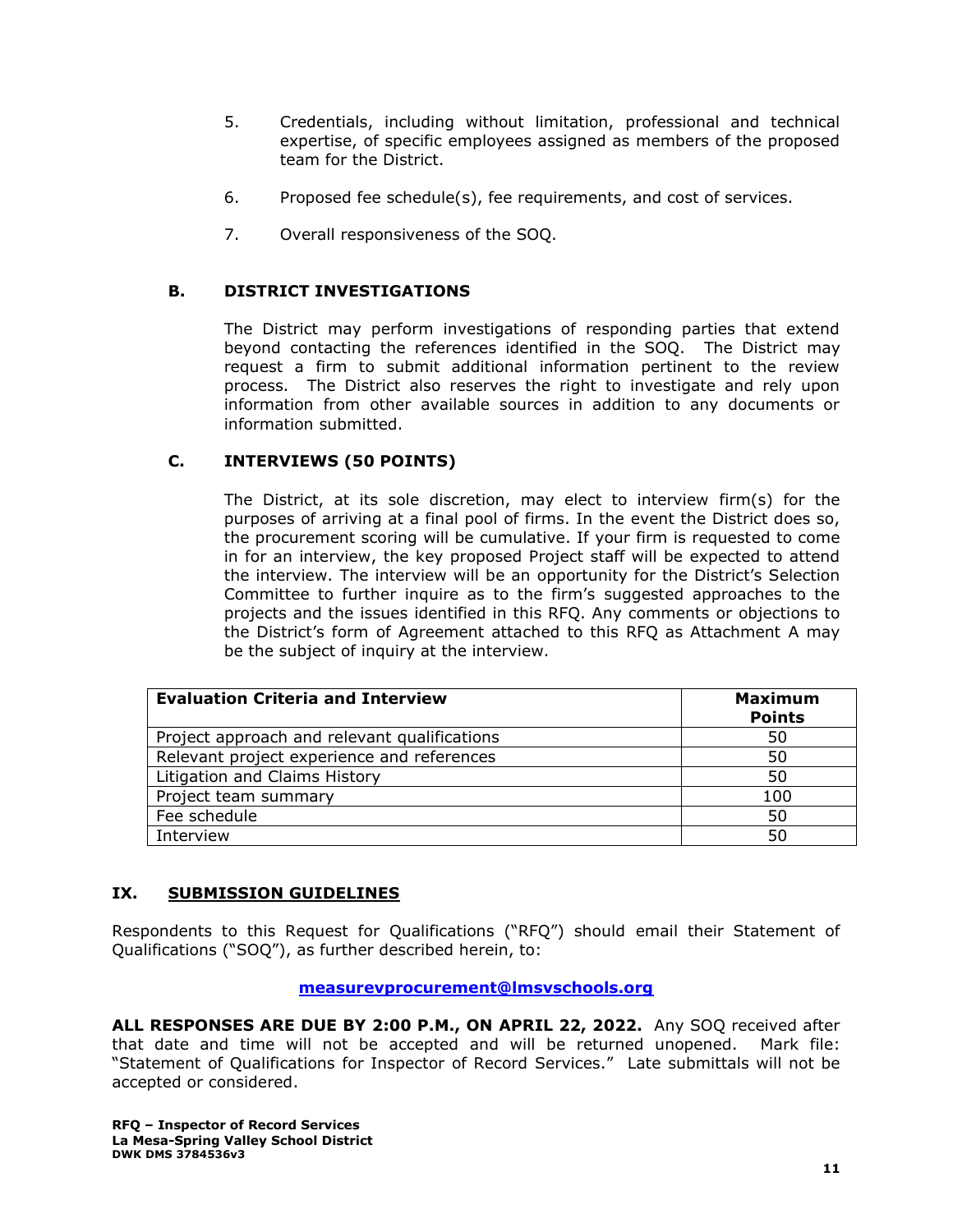Each submittal must conform and be responsive to the requirements set forth in this RFQ.

District reserves the right to waive any informalities or irregularities in received submittals. Further, District reserves the right to reject any and all submittals and to negotiate contract terms with one or more respondent firms for one or more of the work items. District retains the sole discretion to determine issues of compliance and to determine whether a respondent is responsive, responsible, and qualified.

### **WE THANK YOU FOR YOUR INTEREST IN THIS PROGRAM**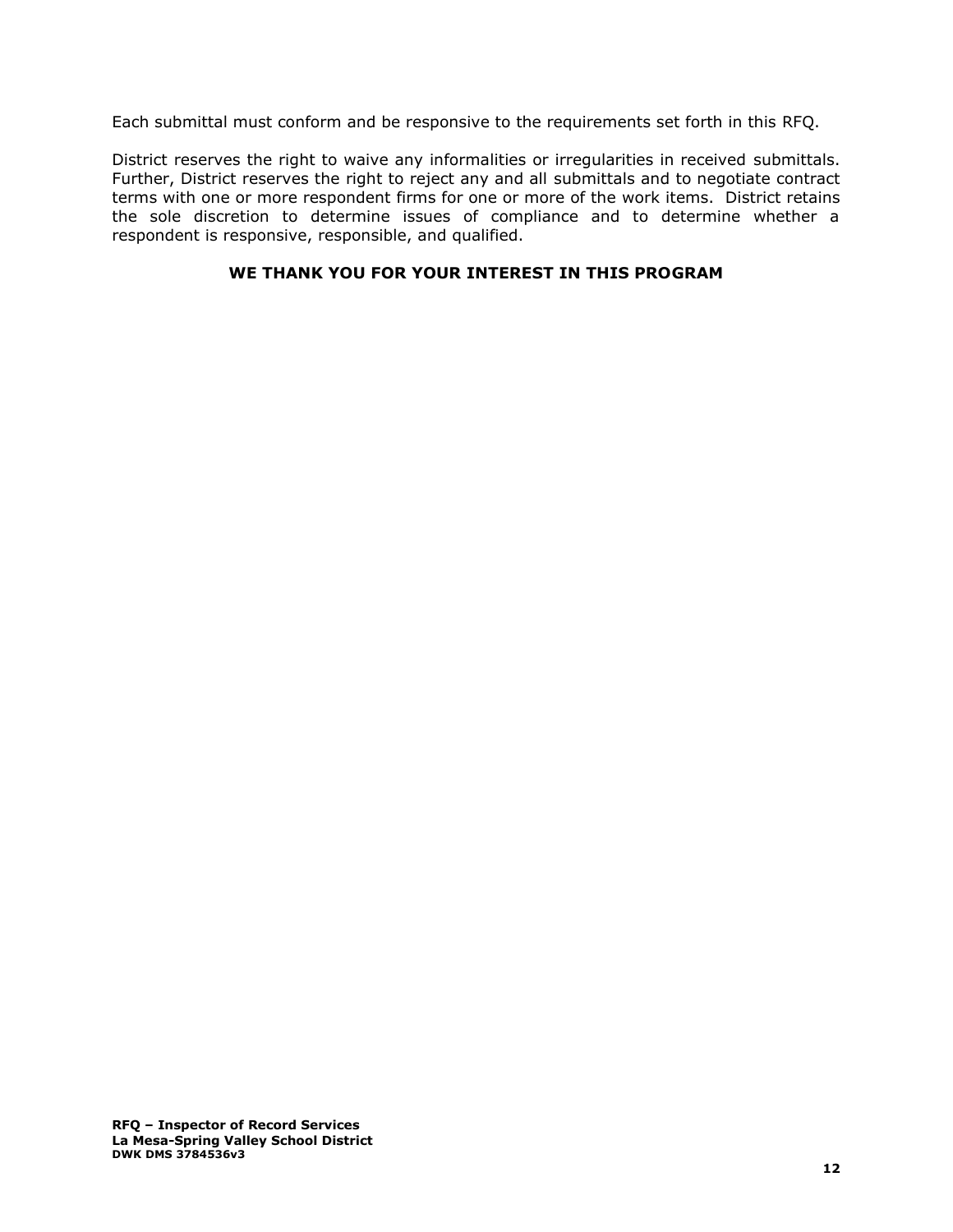# **ATTACHMENT A**

### **DISTRICT'S AGREEMENT FOR PROFESSIONAL SERVICES**

[REMAINDER OF PAGE INTENTIONALLY BLANK]

**RFQ – Inspector of Record Services La Mesa-Spring Valley School District DWK DMS 3784536v3**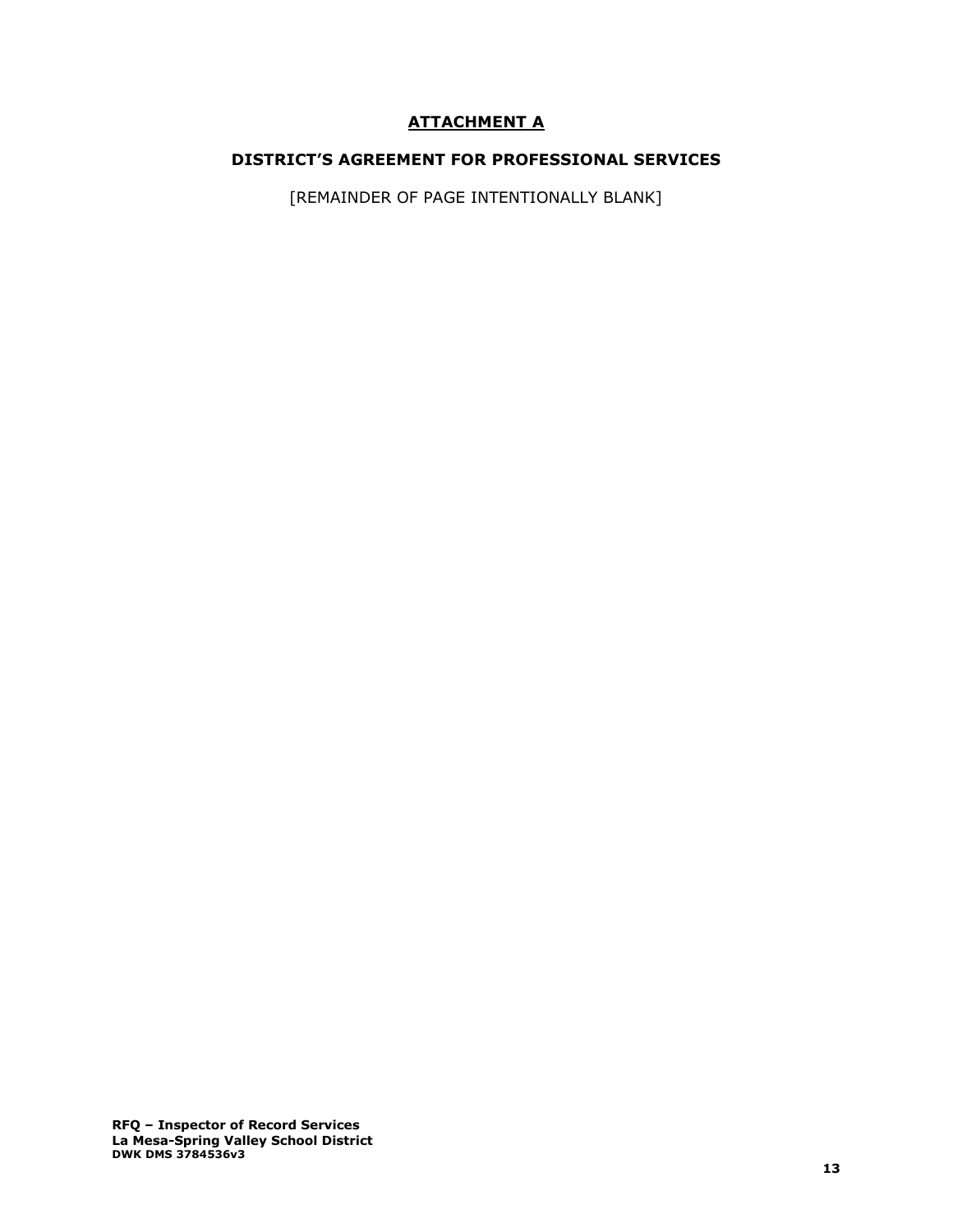#### **INDEPENDENT CONSULTANT AGREEMENT FOR PROFESSIONAL SERVICES (PROJECT INSPECTION SERVICES)**

This Independent Consultant Agreement for Professional Services ("Agreement") is made and entered into as of the \_\_\_\_\_\_\_ day of \_\_\_\_\_\_\_\_\_\_\_\_\_\_\_\_\_\_\_\_\_\_\_\_, 20\_\_\_ by and between the La Mesa-Spring Valley School District, ("District") and \_\_\_\_\_\_\_\_\_\_\_\_\_\_\_\_\_\_\_\_\_\_\_ ("Consultant"), (together, "Parties").

NOW, THEREFORE, the Parties agree as follows:

- 1. **Services**. Consultant shall provide project inspection Services as further described in **Exhibit "A,"** attached hereto and incorporated herein by this reference ("Services").
- 2. **Term**. Consultant shall commence providing Services under this Agreement on \_\_\_\_ 20\_ and will diligently perform as required and complete performance by \_\_\_\_\_\_\_\_, 20\_, unless this Agreement is terminated and/or otherwise cancelled prior to that time.
- 3. **Submittal of Documents**. Consultant shall not commence the Services under this Agreement until Consultant has submitted and the District has approved the certificate(s) and affidavit(s), and the endorsement(s) of insurance required as indicated below:
	- Signed Agreement  $X$  Workers' Compensation Certification<br>
	X Fingerprinting/Criminal Background I Fingerprinting/Criminal Background Investigation Certification  $\frac{X}{X}$  Insurance Certificates and Endorsements<br> $X$  W-9 Form  $\begin{array}{c} X \\ \hline X \end{array}$  W-9 Form COVID-19 Vaccination / Testing Certification Other:
- 4. **Compensation**. District agrees to pay Consultant for Services satisfactorily rendered pursuant to this Agreement a total fee not to exceed Dollars (\$
	- ). District shall pay Consultant according to the following terms and conditions:
	- 4.1. Payment shall be made within thirty (30) days after Consultant submits an invoice to the District for Services actually completed and after the District's written approval of the Services, or the portion of the Services for which payment is to be made.
	- 4.2. The Services shall be performed at the hourly billing rates and/or unit prices included in **Exhibit "B."** If hourly billing applies, the itemized invoice shall reflect the hours spent by Consultant in performing its Services pursuant to this Agreement.
	- 4.3. If Consultant works at more than one site, Consultant shall invoice for each site separately.
- 5. **Materials**. Consultant shall furnish, at its own expense, all labor, materials, equipment, supplies and other items necessary to complete the Services to be provided pursuant to this Agreement.
- 6. **Expenses**. District shall not be liable to Consultant for any costs or expenses paid or incurred by Consultant in performing Services for District, except as follows:

 $6.1.$   $\qquad \qquad$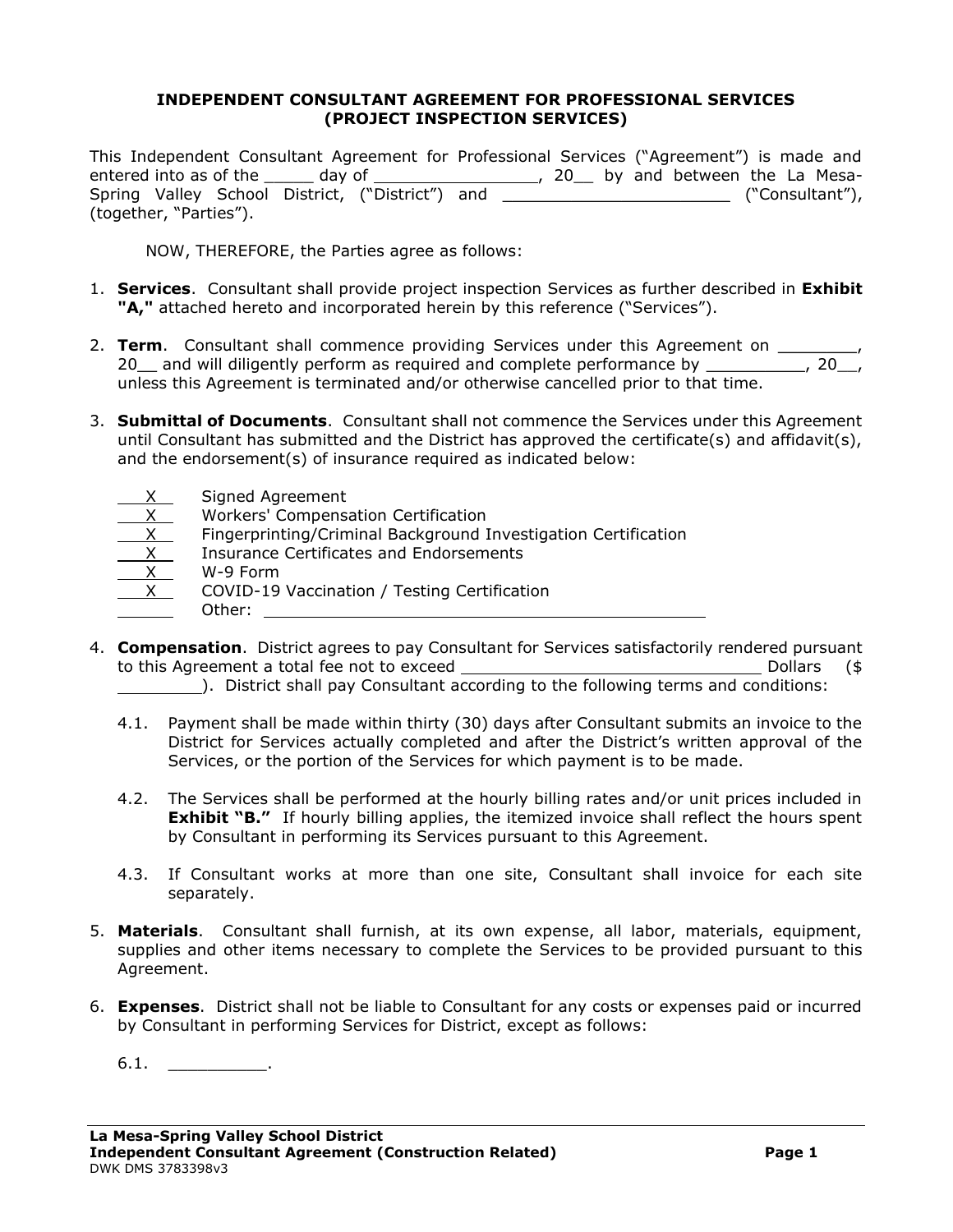7. **Independent Contractor**. Consultant represents and warrants that Consultant is an independent contractor or business entity that is: (i) free from the control and direction of the District in connection with the performance of the Services, (ii) performing Services that are outside the usual course of the District's business, and (iii) customarily engaged in an independently established trade, occupation, or business of the same nature as that involved in the Services performed, District being interested only in the results obtained. Consultant understands and agrees that it and all of its employees shall not be considered officers, employees, agents, partner, or joint venture of the District, and are not entitled to benefits of any kind or nature normally provided employees of the District and/or to which District's employees are normally entitled, including, but not limited to, State Unemployment Compensation or Worker's Compensation. Consultant shall assume full responsibility for payment of all federal, state and local taxes or contributions, including unemployment insurance, social security and income taxes with respect to Consultant's employees.

# 8. **Performance of Services**.

8.1. **Standard of Care**. Consultant represents that Consultant has the qualifications and ability to perform the Services in a professional manner, without the advice, control or supervision of District. Consultant's Services will be performed, findings obtained, reports and recommendations prepared in accordance with generally and currently accepted principles and practices of its profession for Services to California school districts.

Consultant shall carefully study and compare all documents, findings, and other instructions and shall at once report to District, in writing, any error, inconsistency, or omission that Consultant or its employees may discover. Consultant shall have responsibility for discovery of errors, inconsistencies, or omissions.

- 8.2. **Meetings**. Consultant and District agree to participate in regular meetings on at least a monthly basis to discuss strategies, timetables, implementations of Services, and any other issues deemed relevant to the operation of Consultant's performance of Services.
- 8.3. **New Project Approval**. Consultant and District recognize that Consultant's Services may include working on various projects for District. Consultant shall obtain the approval of District prior to the commencement of a new project.

# 9. **[RESERVED]**

- 10. **Audit**. Consultant shall establish and maintain books, records, and systems of account, in accordance with generally accepted accounting principles, reflecting all business operations of Consultant transacted under this Agreement. Consultant shall retain these books, records, and systems of account during the Term of this Agreement and for five (5) years thereafter. Consultant shall permit the District, its agent, other representatives, or an independent auditor to audit, examine, and make excerpts, copies, and transcripts from all books and records, and to make audit(s) of all billing statements, invoices, records, and other data related to the Services covered by this Agreement. Audit(s) may be performed at any time, provided that the District shall give reasonable prior notice to Consultant and shall conduct audit(s) during Consultant's normal business hours, unless Consultant otherwise consents.
- 11. **Disputes**. In the event of a dispute between the Parties as to performance of the Services, the interpretation of this Agreement, or payment or nonpayment for work performed or not performed, the Parties shall attempt to resolve the dispute in good faith. Pending resolution of the dispute, Consultant agrees it will neither rescind the Agreement nor stop the performance of the Services, but will allow determination by the court of the State of California, in the county in which the District's administration office is located, having competent jurisdiction of the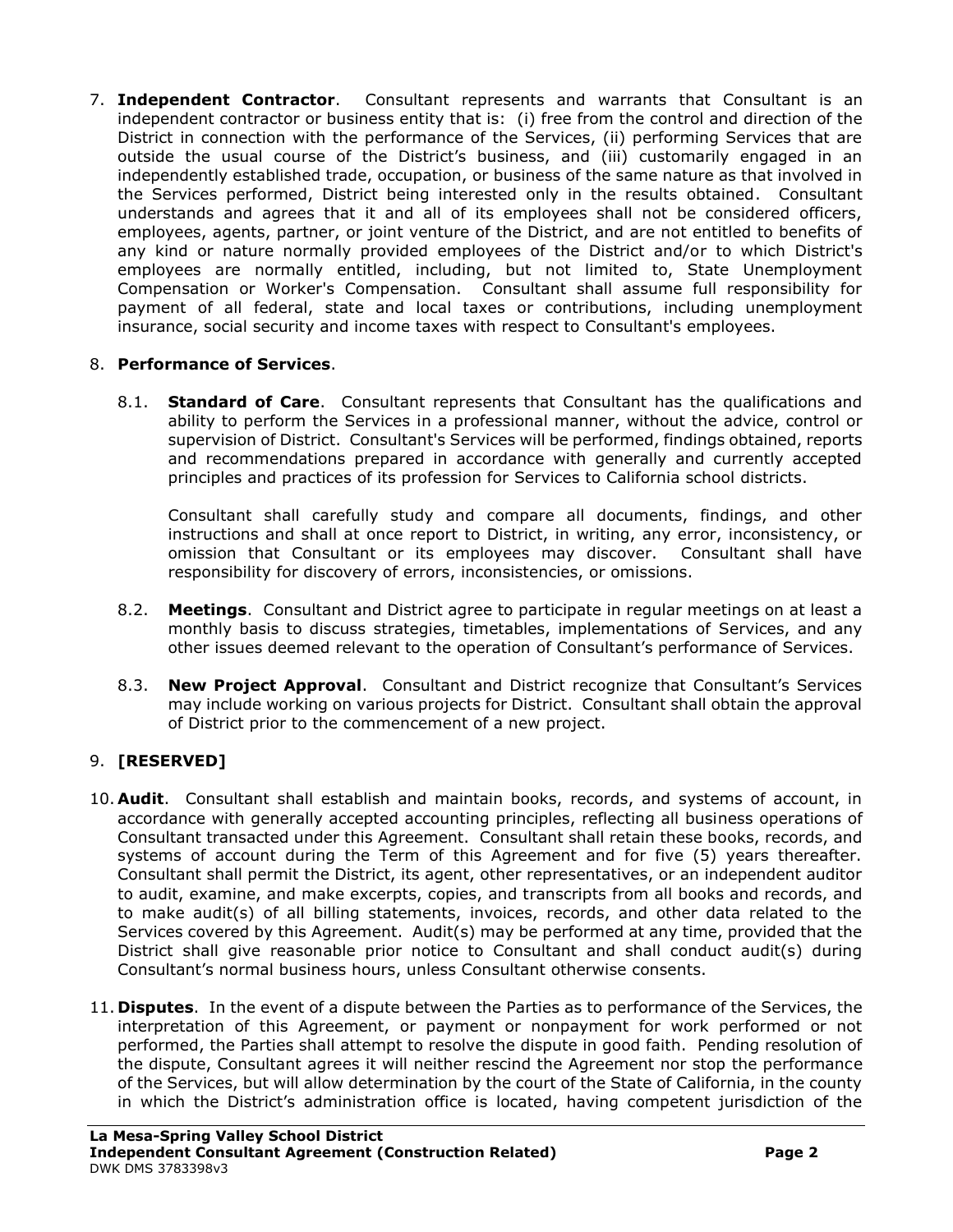dispute. Disputes may be determined by mediation if mutually agreeable, otherwise by litigation. Notice of the demand for mediation of a dispute shall be filed in writing with the other party to the Agreement. The demand for mediation shall be made within a reasonable time after written notice of the dispute has been provided to the other party, but in no case longer than ninety (90) days after initial written notice. If a claim, or any portion thereof, remains in dispute upon satisfaction of all applicable dispute resolution requirements, the Consultant shall comply with all claims presentation requirements as provided in Chapter 1 (commencing with section 900) and Chapter 2 (commencing with section 910) of Part 3 of Division 3.6 of Title 1 of Government Code as a condition precedent to the Consultant's right to bring a civil action against the District. For purposes of those provisions, the running of the time within which a claim must be presented to the District shall be tolled from the time the Consultant submits its written claim until the time the claim is denied, including any time utilized by any applicable meet and confer process.

# 12.**Termination**.

- 12.1. **For Convenience by District**. District may, at any time, with or without reason, terminate this Agreement and compensate Consultant only for Services satisfactorily rendered to the date of termination. Written notice by District shall be sufficient to stop further performance of Services by Consultant. Notice shall be deemed given when received by Consultant or no later than three (3) calendar days after the day of mailing, whichever is sooner.
- 12.2. **With Cause by District**. District may terminate this Agreement upon giving of written notice of intention to terminate for cause. Cause shall include:
	- 12.2.1. material violation of this Agreement by Consultant; or
	- 12.2.2. any act by Consultant exposing the District to liability to others for personal injury or property damage.

Written notice by District shall contain the reasons for such intention to terminate and unless within three (3) calendar days after that notice the condition or violation shall cease, or satisfactory arrangements for the correction thereof be made, this Agreement shall upon the expiration of the three (3) calendar days cease and terminate. In the event of this termination, the District may secure the required Services from another Consultant. If the expense, fees, and/or costs to the District exceed the cost of providing the service pursuant to this Agreement, Consultant shall immediately pay the excess expense, fees, and/or costs to the District upon the receipt of the District's notice of these expense, fees, and/or costs. The foregoing provisions are in addition to and not a limitation of any other rights or remedies available to District.

## 13. **Indemnification**.

13.1. To the furthest extent permitted by California law, Consultant shall indemnify and hold harmless the District, its Governing Board, agents, representatives, officers, consultants, employees, trustees, and volunteers (the "Indemnified Parties") from any and all claims arising out of, pertaining to, or relating to the negligence, recklessness, or willful misconduct of Consultant ("Claim"). Consultant shall, to the furthest extent permitted by California law, defend the Indemnified Parties at Consultant's own expense, including attorneys' fees and costs, from any and all Claim(s) and allegations relating thereto with counsel approved by District where such approval is not to be unreasonably withheld.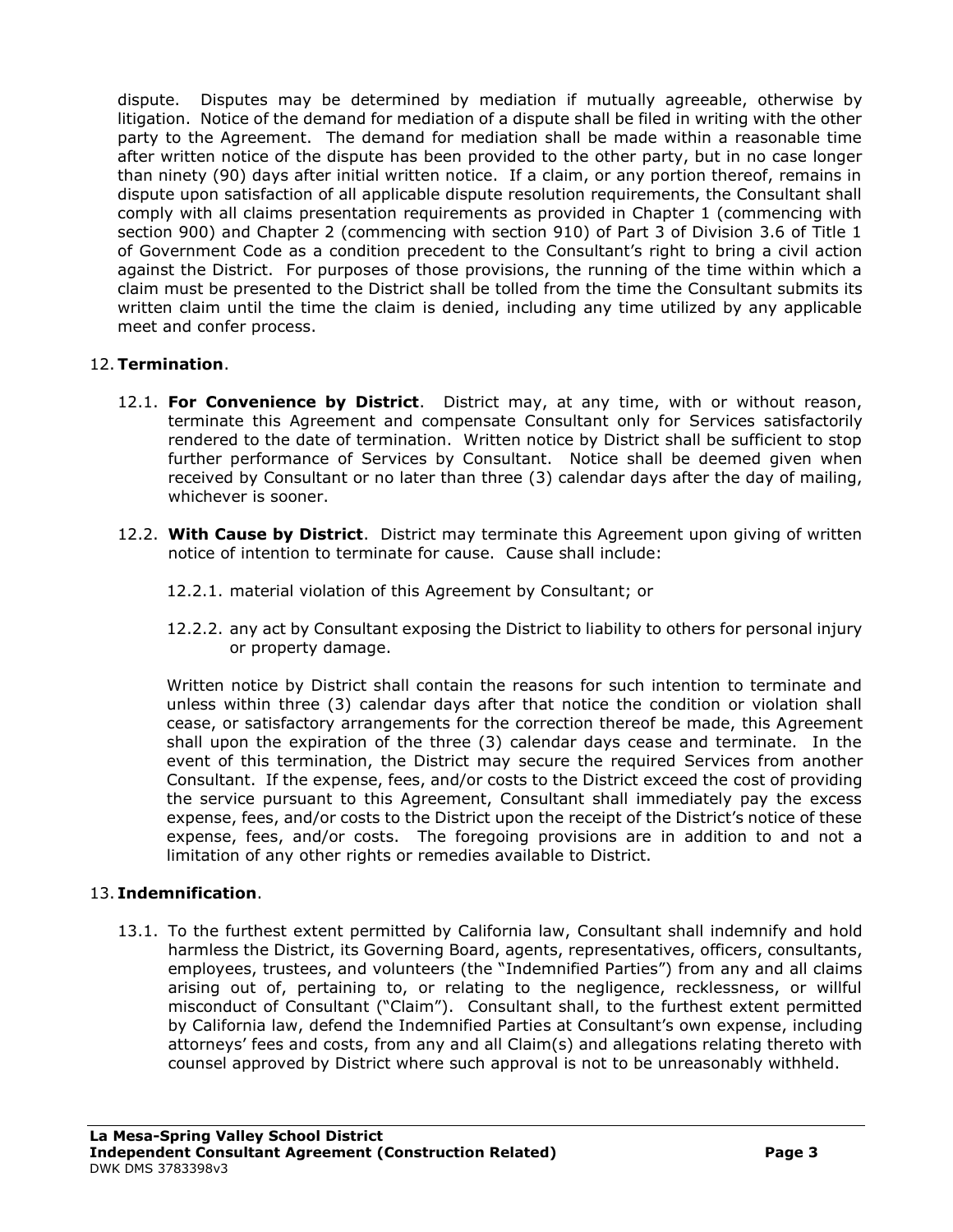- 13.2. Consultant shall pay and satisfy any judgment, award, or decree that may be rendered against the Indemnified Parties in any Claim. Consultant's obligation to indemnify shall not be restricted to insurance proceeds.
- 13.3. District may withhold any and all costs that arise out of, pertain to, or relate to the negligence, recklessness, or willful misconduct of the Consultant from amounts owing to Consultant.

#### 14. **Insurance**.

14.1. Consultant shall procure and maintain at all times it performs any portion of the Services the following insurance with minimum limits equal to the amount indicated below.

| <b>Type of Coverage</b>                                                                                                                                  | <b>Minimum</b><br><b>Requirement</b> |
|----------------------------------------------------------------------------------------------------------------------------------------------------------|--------------------------------------|
| <b>Commercial General Liability Insurance, including Bodily</b><br>Injury, Personal Injury, Property Damage, Advertising Injury,<br>and Medical Payments |                                      |
| Each Occurrence<br>General Aggregate                                                                                                                     | \$1,000,000<br>\$2,000,000           |
| <b>Automobile Liability Insurance - Any Auto</b>                                                                                                         |                                      |
| Each Occurrence                                                                                                                                          | \$1,000,000                          |
| General Aggregate                                                                                                                                        | \$2,000,000                          |
| <b>Professional Liability</b>                                                                                                                            | \$1,000,000                          |
| <b>Workers' Compensation</b>                                                                                                                             | <b>Statutory Limits</b>              |
| <b>Employers' Liability</b>                                                                                                                              | \$1,000,000                          |

- 14.1.1. **Commercial General Liability and Automobile Liability Insurance**. Commercial General Liability Insurance and Any Auto Automobile Liability Insurance that shall protect Consultant, the District, and the State from all claims of bodily injury, property damage, personal injury, death, advertising injury, and medical payments arising performing any portion of the Services. (Form CG 0001 and CA 0001, or forms substantially similar, if approved by the District.)
- 14.1.2. **Workers' Compensation and Employers' Liability Insurance**. Workers' Compensation Insurance and Employers' Liability Insurance for all of its employees performing any portion of the Services. In accordance with provisions of section 3700 of the California Labor Code, Consultant shall be required to secure workers' compensation coverage for its employees. If any class of employee or employees engaged in performing any portion of the Services under this Agreement are not protected under the Workers' Compensation Statute, adequate insurance coverage for the protection of any employee(s) not otherwise protected must be obtained before any of those employee(s) commence performing any portion of the Services.
- 14.1.3. **Professional Liability (Errors and Omissions)**. Professional Liability Insurance as appropriate to Consultant's profession, coverage to continue through completion of construction plus two (2) years thereafter.
- 14.2. **Proof of Insurance**. Consultant shall not commence performing any portion of the Services until all required insurance has been obtained and certificates indicating the required coverage have been delivered in duplicate to the District and approved by the District. Certificates and insurance policies shall include the following: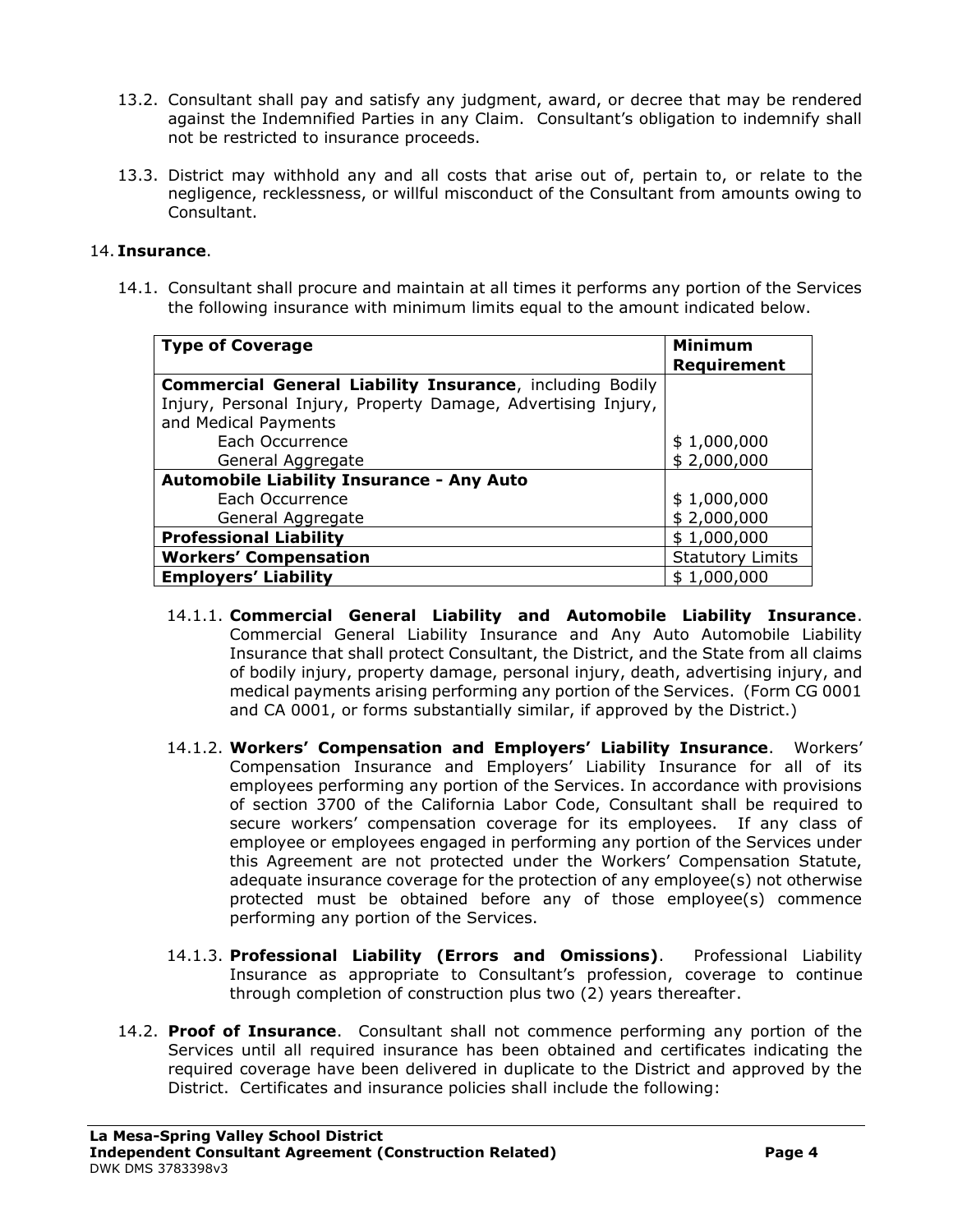- 14.2.1. A clause stating: "This policy shall not be canceled or reduced in required limits of liability or amounts of insurance until notice has been mailed to the District, stating date of cancellation or reduction. Date of cancellation or reduction shall not be less than thirty (30) days after date of mailing notice."
- 14.2.2. Language stating in particular those insured, extent of insurance, location and operation to which insurance applies, expiration date, to whom cancellation and reduction notice will be sent, and length of notice period.
- 14.2.3. An endorsement stating that the District and its Governing Board, agents, representatives, employees, trustees, officers, consultants, and volunteers are named additional insured under all policies except Workers' Compensation Insurance, Professional Liability, and Employers' Liability Insurance. An endorsement shall also state that Consultant's insurance policies shall be primary to any insurance or self-insurance maintained by District. An endorsement shall also state that there shall be a waiver of any subrogation.
- 14.2.4. All policies except the Professional Liability, Workers' Compensation, and Employers' Liability Insurance Policies shall be written on an occurrence form.
- 14.3. **Acceptability of Insurers**. Insurance is to be placed with insurers with a current A.M. Best's rating of no less than A: VII, unless otherwise acceptable to the District.
- 15. **Assignment**. The obligations of Consultant pursuant to this Agreement shall not be assigned by Consultant.
- 16. **Compliance with Laws**. Consultant shall observe and comply with all rules and regulations of the governing board of the District and all federal, state, and local laws, ordinances and regulations. Consultant shall give all notices required by any law, ordinance, rule and regulation bearing on conduct of the Services as indicated or specified. If Consultant observes that any of the Services required by this Agreement are at variance with any such laws, ordinance, rules or regulations, Consultant shall notify the District, in writing, and, at the sole option of the District, any necessary changes to the scope of the Services shall be made and this Agreement shall be appropriately amended in writing, or this Agreement shall be terminated effective upon Consultant's receipt of a written termination notice from the District.
	- 16.1. **LABOR CODE REQUIREMENTS**: Consultant shall comply with all applicable provisions of the California Labor Code, Division 3, Part 7, Chapter 1, Articles  $1 - 5$ , including, without limitation, the payment of the general prevailing per diem wage rates for public work projects of more than one thousand dollars (\$1,000). Copies of the prevailing rate of per diem wages are on file with the District.
		- 16.1.1. **Registration**: If applicable, before a public works contract can be awarded, Consultant and its subcontractor(s) shall be registered with the Department of Industrial Relations in accordance with Labor Code section 1771.1. At least one week before commencing work, Consultant shall provide to the District the name and DIR registration number for Consultant and any applicable subcontractor.
		- 16.1.2. **Certified Payroll Records**: Consultant and its subcontractor(s) shall keep accurate certified payroll records of workers and shall electronically submit certified payroll records directly to the Department of Industrial Relations weekly or within ten (10) days of any request by the District or the Department of Industrial Relations.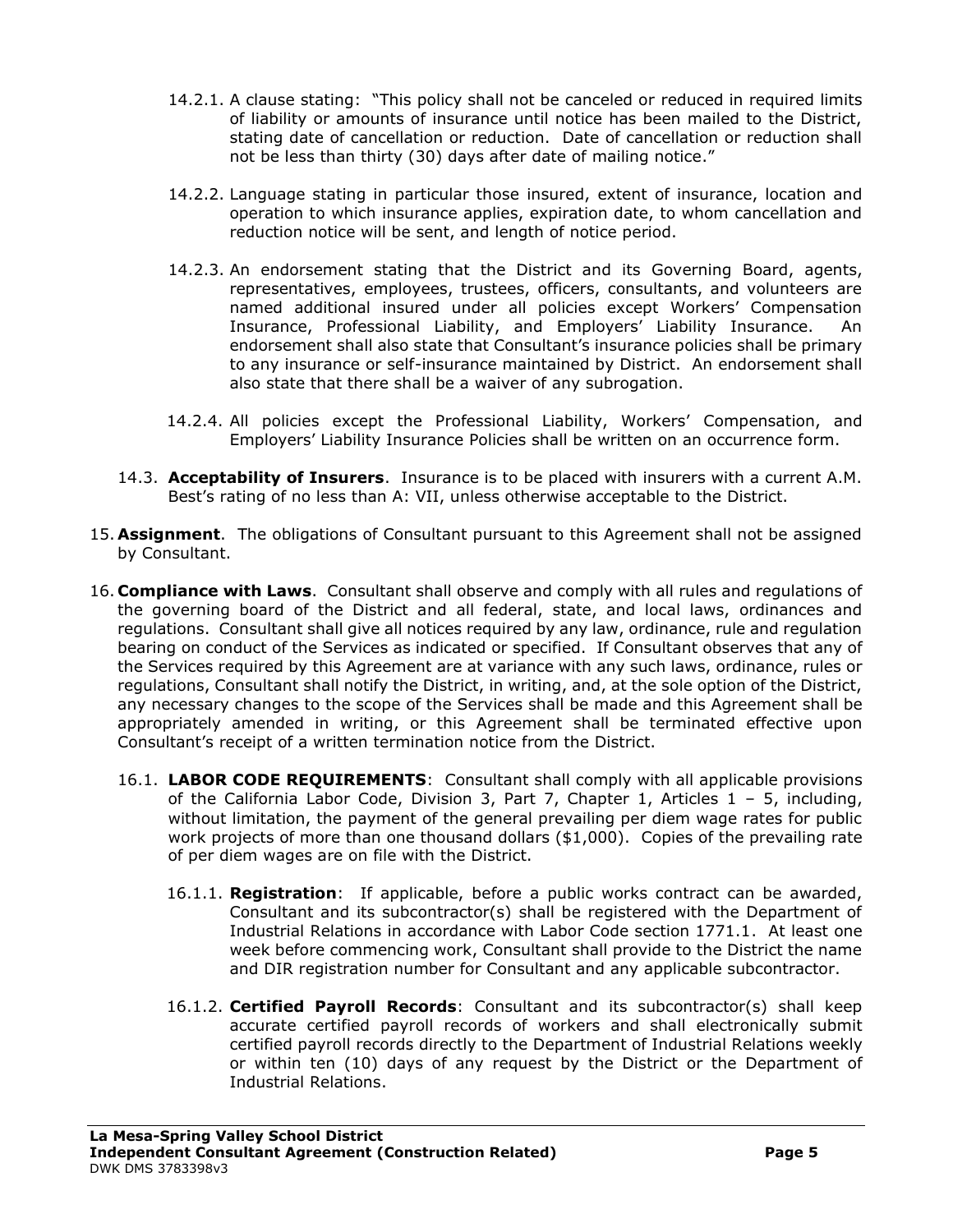- 16.1.3. **Labor Compliance**: Consultant shall perform the Services of the Project while complying with all the applicable regulations, including section 16000, et seq., of Title 8 of the California Code of Regulations and is subject to labor compliance monitoring and enforcement by the Department of Industrial Relations.
- 17. **Certificates/Permits/Licenses/Registration**. Consultant and all Consultant's employees or agents shall secure and maintain in force such certificates, permits, licenses and registration as are required by law in connection with the furnishing of Services pursuant to this Agreement.

## 18. **COVID-19 Vaccination / Testing Requirements**

#### *Vaccination Requirements*

Consultant shall fill out, sign, date and submit to District the COVID-19 Vaccination/Testing Certification Form, attached hereto.

According to the August 11, 2021, California Department of Public Health ("CDPH") State Public Health Officer Order ("Order"), a person is "fully vaccinated" for COVID-19 if two weeks or more have passed since they have received the second dose in a 2-dose series (Pfizer-BioNTech or Moderna or vaccine authorized by the World Health Organization), or two weeks or more have passed since they received a single-dose vaccine (Johnson and Johnson[J&J]/Janssen).

Pursuant to the CDPH Guidance for Vaccine Records Guidelines & Standards, Consultant shall only accept the following as proof of vaccination:

(a) COVID-19 Vaccination Record Card (issued by the Department of Health and Human Services Centers for Disease Control & Prevention or WHO Yellow Card which includes name of person vaccinated, type of vaccine provided and date last dose administered);

(b) a photo of a Vaccination Record Card as a separate document;

(c) a photo of a Vaccination Record Card stored on a phone or electronic device;

(d) documentation of COVID-19 vaccination from a health care provider;

(e) digital record that includes a QR code that when scanned by a SMART Health Card reader displays to the reader name, date of birth, vaccine dates and vaccine type; or

(f) documentation of vaccination from other contracted employers who follow these vaccination records guidelines and standards.

In the absence of knowledge to the contrary, Consultant may accept the documentation presented in (a) through (f) above as valid.

Consultant shall have a plan in place for tracking verified Consultant personnel vaccination status. Records of vaccination verification must be made available, upon request, to the local health jurisdiction for purposes of case investigation.

Consultant personnel, including any and all tiers of subcontractor, supplier, and any other personnel entering the project site, who are not fully vaccinated, or for whom vaccine status is unknown or documentation is not provided, must be considered unvaccinated.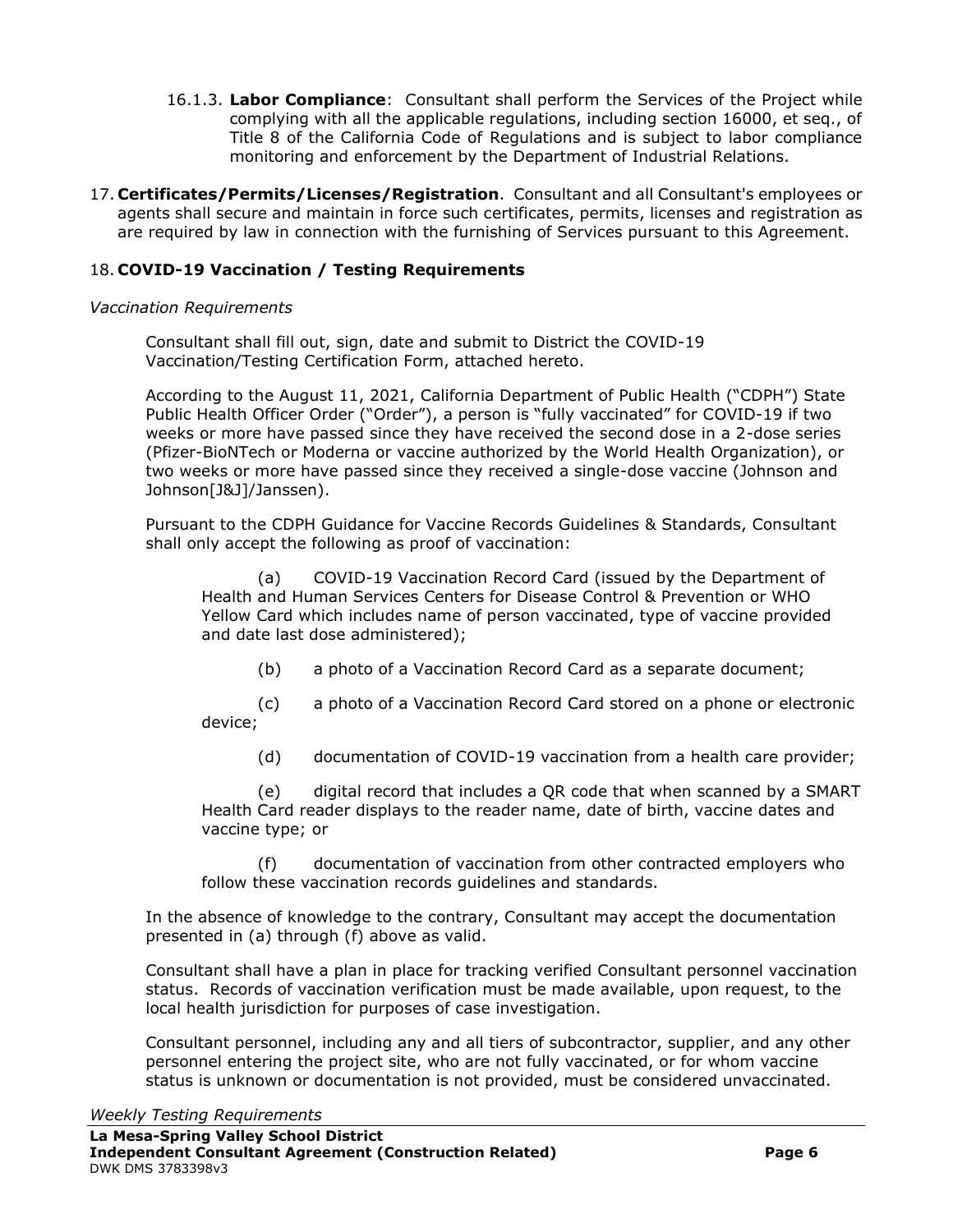Consultant shall ensure that Consultant personnel, including any and all tiers of subcontractor, supplier, and any other worker entering the project site, who are unvaccinated or who are not fully vaccinated are required to undergo diagnostic screening testing, as specified below:

(a) Consultant personnel may be tested with either antigen or molecular tests to satisfy this requirement, but unvaccinated or incompletely vaccinated workers must be tested at least once weekly with either PCR testing or antigen testing. Any PCR (molecular) or antigen test used must either have Emergency Use Authorization by the U.S. Food and Drug Administration or be operating per the Laboratory Developed Test requirements by the U.S. Centers for Medicare and Medicaid Services.

(b) Unvaccinated or not fully vaccinated Consultant personnel must also observe all other infection control requirements, and are not exempted from the testing requirement even if they have a medical contraindication to vaccination, since they are still potentially able to spread the illness. Previous history of COVID-19 from which the individual recovered more than 90 days earlier, or a previous positive antibody test for COVID-19, do not waive this requirement for testing.

Consultant shall have a plan in place for tracking test results and conducting workplace contact tracing, and must report results to local public health departments, if applicable.

- 19. **Anti-Discrimination**. It is the policy of the District that in connection with all work performed under contracts there be no discrimination against any employee engaged in the work because of race, color, ancestry, national origin, religious creed, physical disability, medical condition, marital status, sexual orientation, gender, or age and therefore Consultant agrees to comply with applicable federal and California laws including, but not limited to the California Fair Employment and Housing Act beginning with Government Code Section 12900 and Labor Code section 1735 and District policy. In addition, Consultant agrees to require like compliance by all of its subcontractor(s).
- 20. **Fingerprinting of Employees**.The Fingerprinting/Criminal Background Investigation Certification must be completed and attached to this Agreement prior to Consultant's performing of any portion of the Services. Consultant expressly acknowledges that the following conditions shall apply to any work performed by Consultant and/or Consultant's employees on a school site:
	- 20.1. All site visits shall be arranged through the District;
	- 20.2. Consultant and Consultant's employees shall inform District of their proposed activities and location at the school site, allowing District time to arrange site visits without a disruption to the educational process;
	- 20.3. Consultant and/or Consultant's employees shall check in with the school office each day immediately upon arriving at the school site;
	- 20.4. Once at such location, Consultant and Consultant's employees shall not change locations without contacting the District;
	- 20.5. Consultant and Consultant's employees shall not use student restroom facilities; and
	- 20.6. If Consultant and Consultant's employees find themselves alone with a student, Consultant and Consultant's employees shall immediately contact the school office and request that a member of the school staff be assigned to the work location.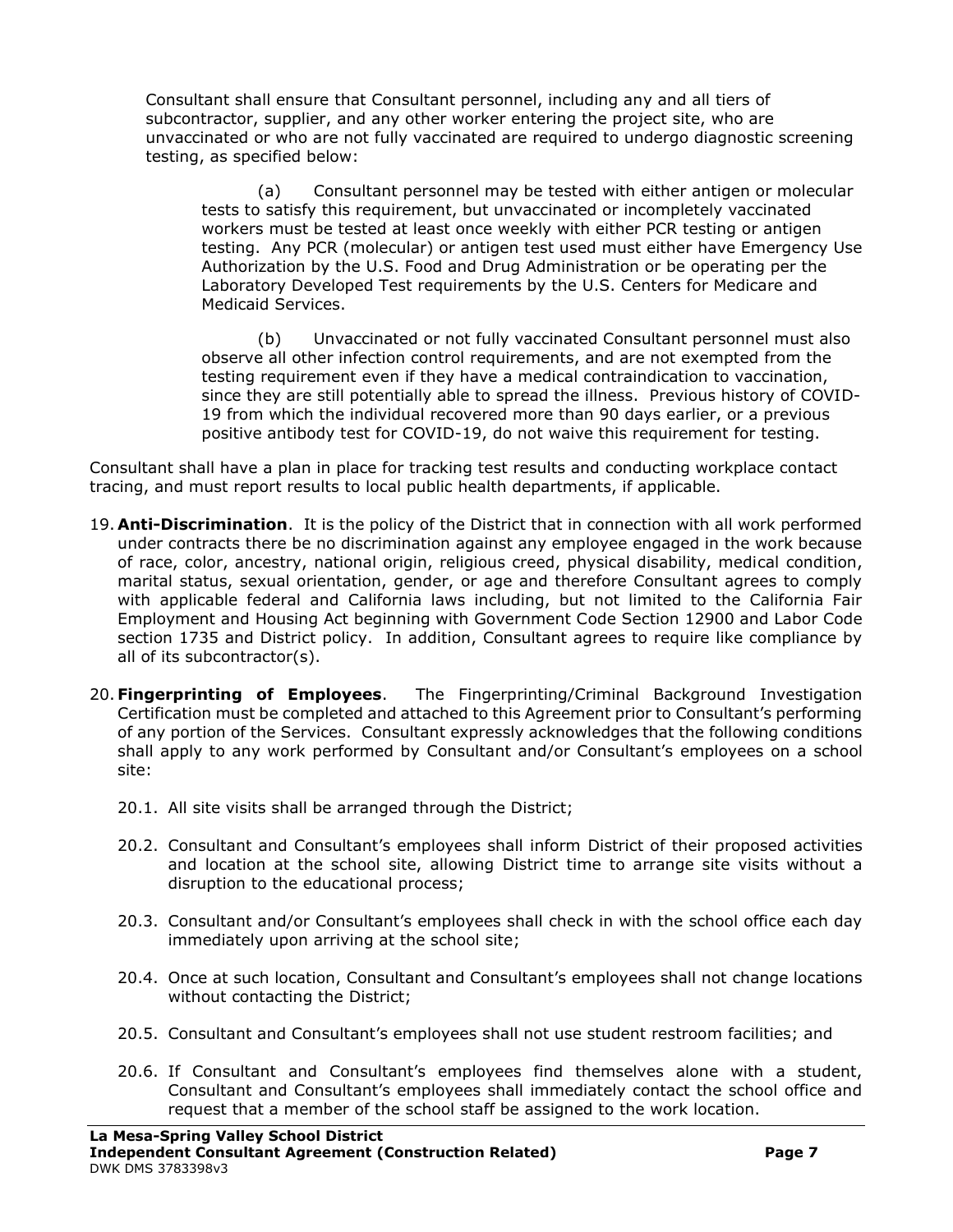- 21. **No Rights in Third Parties**. This Agreement does not create any rights in, or inure to the benefit of, any third party except as expressly provided herein.
- 22. **District's Evaluation of Consultant and Consultant's Employees and/or Subcontractors**. The District may evaluate Consultant in any way the District is entitled pursuant to applicable law. The District's evaluation may include, without limitation:
	- 22.1. Requesting that District employee(s) evaluate Consultant and Consultant's employees and subcontractors and each of their performance.
	- 22.2. Announced and unannounced observance of Consultant, Consultant's employee(s), and/or subcontractor(s).
- 23. **Limitation of District Liability**. Other than as provided in this Agreement, District's financial obligations under this Agreement shall be limited to the payment of the compensation provided in this Agreement. Notwithstanding any other provision of this Agreement, in no event, shall District be liable, regardless of whether any claim is based on contract or tort, for any special, consequential, indirect or incidental damages, including, but not limited to, lost profits or revenue, arising out of or in connection with this Agreement for the Services performed in connection with this Agreement.
- 24. **Confidentiality**. Consultant and all Consultant's agents, personnel, employee(s), and/or subcontractor(s) shall maintain the confidentiality of all information received in the course of performing the Services. Consultant understands that student records are confidential and agrees to comply with all state and federal laws concerning the maintenance and disclosure of student records. This requirement to maintain confidentiality shall extend beyond the termination of this Agreement.
- 25. **Notice**. Any notice required or permitted to be given under this Agreement shall be deemed to have been given, served, and received if given in writing and either personally delivered or deposited in the United States mail, registered or certified mail, postage prepaid, return receipt required, or sent by overnight delivery service, or facsimile transmission or electronic mail, addressed as follows:

| District:                                                 | <b>Consultant:</b> |  |
|-----------------------------------------------------------|--------------------|--|
| La Mesa-Spring Valley School District<br>4750 Date Avenue | [NAME]             |  |
| La Mesa, CA 91942                                         | California 9       |  |
| ATTN: Assistant Superintendent of Business                | Fax:               |  |
| <b>Services</b>                                           | Email:             |  |
|                                                           | ATTN:              |  |

Any notice personally given or sent by facsimile transmission or electronic mail shall be effective upon receipt. Any notice sent by overnight delivery service shall be effective the business day next following delivery thereof to the overnight delivery service. Any notice given by mail shall be effective three (3) calendar days after deposit in the United States mail.

26. **Integration/Entire Agreement of Parties**. This Agreement constitutes the entire agreement between the Parties and supersedes all prior discussions, negotiations, and agreements, whether oral or written. This Agreement may be amended or modified only by a written instrument executed by both Parties.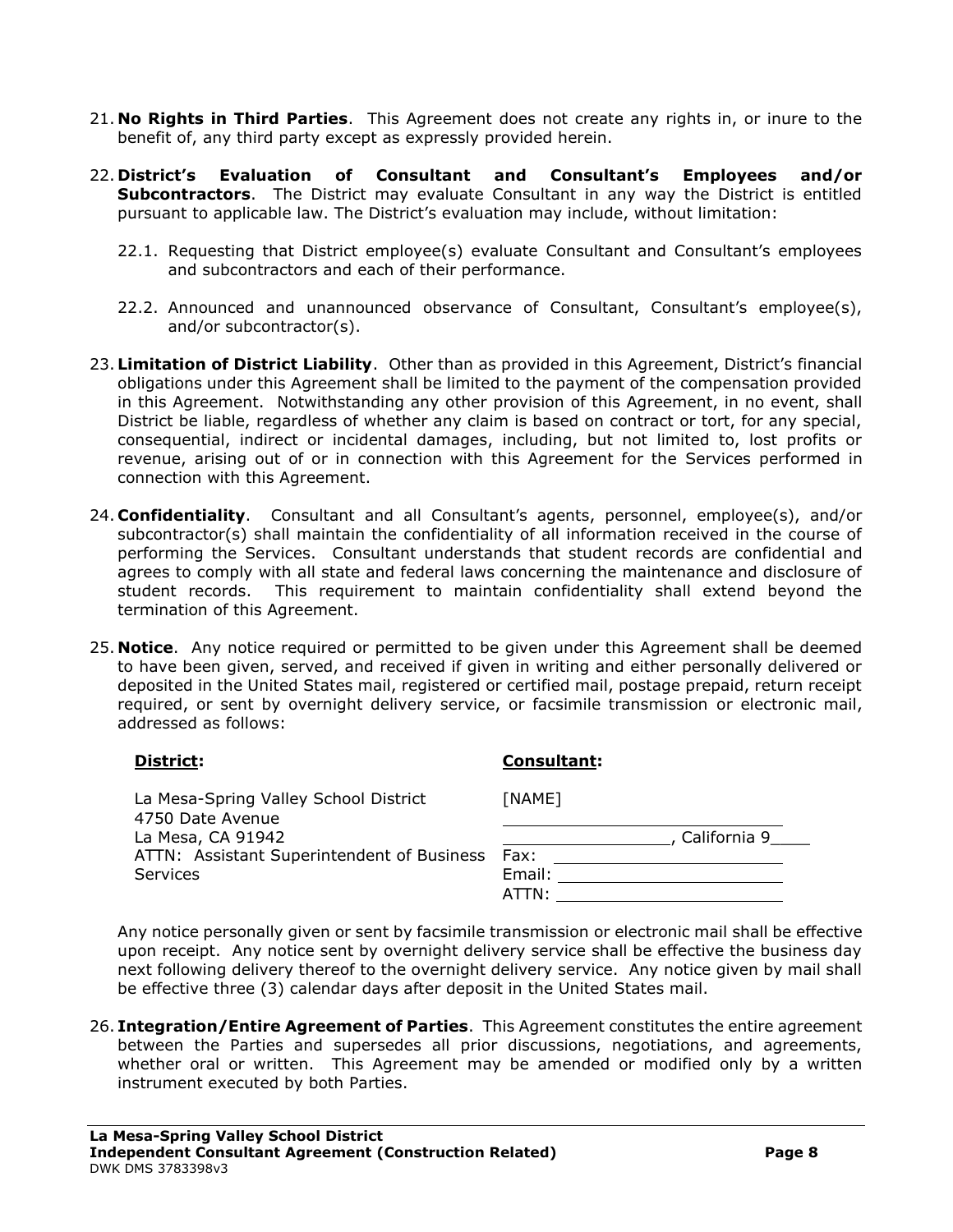- 27. **California Law**. This Agreement shall be governed by and the rights, duties and obligations of the Parties shall be determined and enforced in accordance with the laws of the State of California. The Parties further agree that any action or proceeding brought to enforce the terms and conditions of this Agreement shall be maintained in the county in which the District's administrative offices are located.
- 28.**Waiver**. The waiver by either party of any breach of any term, covenant, or condition herein contained shall not be deemed to be a waiver of such term, covenant, condition, or any subsequent breach of the same or any other term, covenant, or condition herein contained.
- 29. **Severability**. If any term, condition or provision of this Agreement is held by a court of competent jurisdiction to be invalid, void or unenforceable, the remaining provisions will nevertheless continue in full force and effect, and shall not be affected, impaired or invalidated in any way.
- 30. **Provisions Required By Law Deemed Inserted**.Each and every provision of law and clause required by law to be inserted in this Agreement shall be deemed to be inserted herein and this Agreement shall be read and enforced as though it were included therein.
- 31. **Authority to Bind Parties**. Neither party in the performance of any and all duties under this Agreement, except as otherwise provided in this Agreement, has any authority to bind the other to any agreements or undertakings.
- 32. **Attorney's Fees/Costs**. Should litigation be necessary to enforce any terms or provisions of this Agreement, then each party shall bear its own litigation and collection expenses, witness fees, court costs and attorney's fees.
- 33.**Tolling of District's Claims**.Consultant agrees to toll all statutes of limitations for District's assertion of claims against Consultant that arise out of, pertain to, or relate to contractors' or subcontractors' claims against District involving Consultant's Services under this Agreement, until the contractors' or subcontractors' claims are finally resolved.
- 34. **Captions and Interpretations**. Paragraph headings in this Agreement are used solely for convenience, and shall be wholly disregarded in the construction of this Agreement. No provision of this Agreement shall be interpreted for or against a party because that party or its legal representative drafted such provision, and this Agreement shall be construed as if jointly prepared by the Parties.
- 35. **Calculation of Time**. For the purposes of this Agreement, "days" refers to calendar days unless otherwise specified.
- 36. **Signature Authority**. Each party has the full power and authority to enter into and perform this Agreement, and the person signing this Agreement on behalf of each Party has been properly authority and empowered to enter into this Agreement.
- 37. **Counterparts**. This Agreement and all amendments and supplements to it may be executed in counterparts, and all counterparts together shall be construed as one document.
- 38. **Incorporation of Recitals and Exhibits**. The Recitals and each exhibit attached hereto are hereby incorporated herein by reference.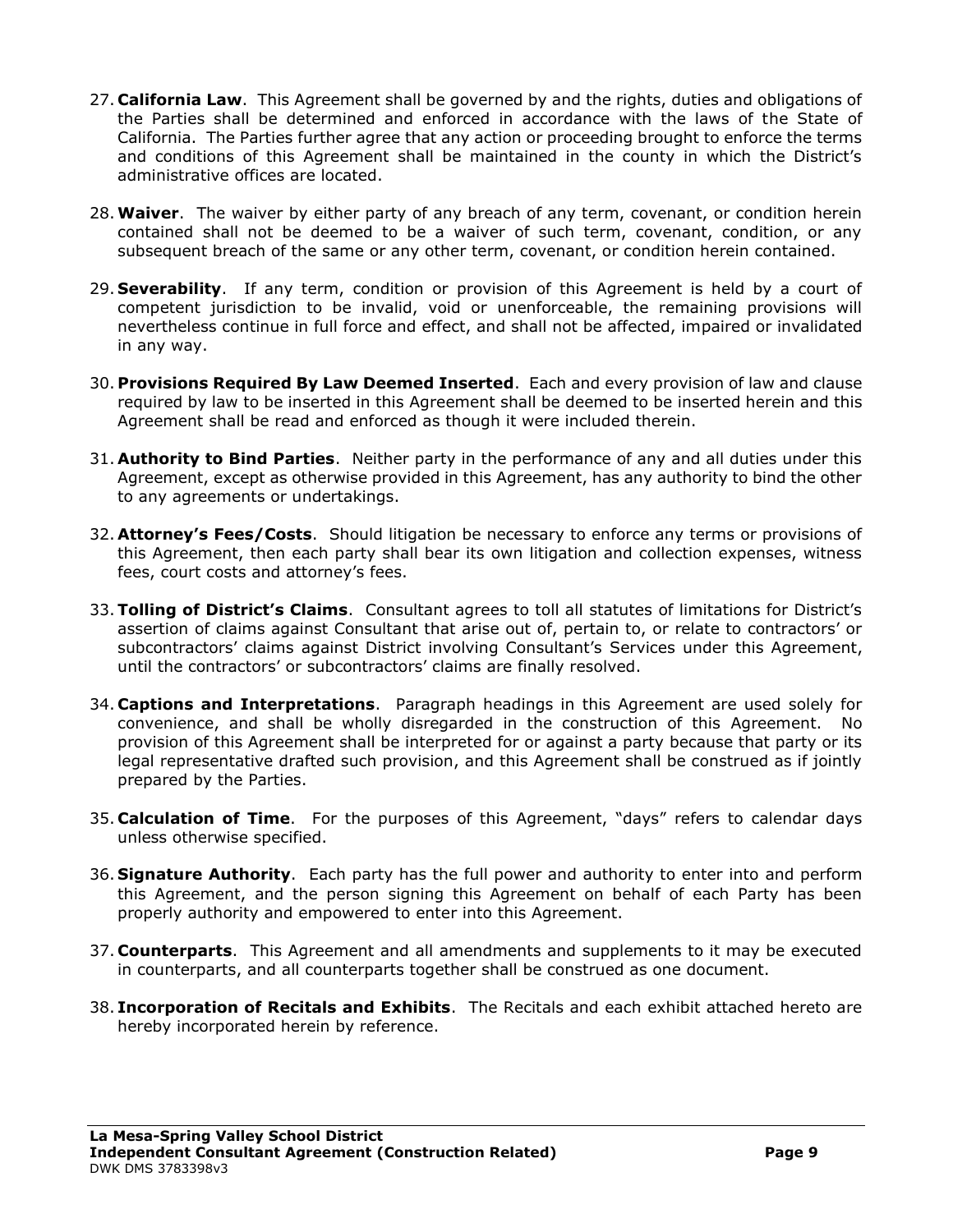IN WITNESS WHEREOF, the Parties hereto have executed this Agreement on the date indicated below.

| La Mesa-Spring Valley School District                                                                                                                                                                                                                                     |                                                                                                                                                                                          |
|---------------------------------------------------------------------------------------------------------------------------------------------------------------------------------------------------------------------------------------------------------------------------|------------------------------------------------------------------------------------------------------------------------------------------------------------------------------------------|
| By:                                                                                                                                                                                                                                                                       | By:<br><u> 1989 - Johann Barbara, martin amerikan personal (</u>                                                                                                                         |
| Print Name:                                                                                                                                                                                                                                                               | Print Name:<br><u> 1980 - Johann Barbara, martin amerikan ba</u>                                                                                                                         |
| Print Title:<br><u> 1989 - Johann Barn, mars eta bat erroman erroman erroman erroman erroman erroman erroman erroman erroman err</u>                                                                                                                                      | Print Title:                                                                                                                                                                             |
| <b>Information regarding Consultant:</b>                                                                                                                                                                                                                                  |                                                                                                                                                                                          |
| License No.:<br><u> 1990 - Johann Barbara, martin amerikan per</u>                                                                                                                                                                                                        |                                                                                                                                                                                          |
|                                                                                                                                                                                                                                                                           | Employer Identification and/or<br>Social Security Number                                                                                                                                 |
| Address:<br><u> 1989 - Johann Barbara, martin amerikan basar dan berasal dan berasal dalam basar dalam basar dalam basar dala</u>                                                                                                                                         | <b>NOTE: Section 6041 of the Internal</b>                                                                                                                                                |
| Telephone:<br><u> 1989 - Johann Barbara, martin amerikan basar dan bagian dan bagian dalam basar dalam bagian dalam bagian dala</u><br>Facsimile:<br><u> 1989 - Johann Stein, marwolaethau a bhann an t-Amhair an t-Amhair an t-Amhair an t-Amhair an t-Amhair an t-A</u> | <b>Revenue Code (26 U.S.C. 6041)</b><br>and Section 1.6041-1 of Title 26 of<br>the Code of Federal Regulations<br>(26 C.F.R. 1.6041-1) requires the<br>recipients of \$600.00 or more to |
| E-Mail:<br><u> 1989 - John Stein, mars and de Brazilian (b. 1989)</u>                                                                                                                                                                                                     | furnish their taxpayer information<br>to the payer. In order to comply                                                                                                                   |
| Type of Business Entity:<br>Individual<br>___ Sole Proprietorship<br>____ Partnership<br>_____ Limited Partnership<br>Corporation, State: Corporation, State:<br>Limited Liability Company                                                                                | with these requirements, the<br><b>District requires Consultant to</b><br>furnish the information requested<br>in this section.                                                          |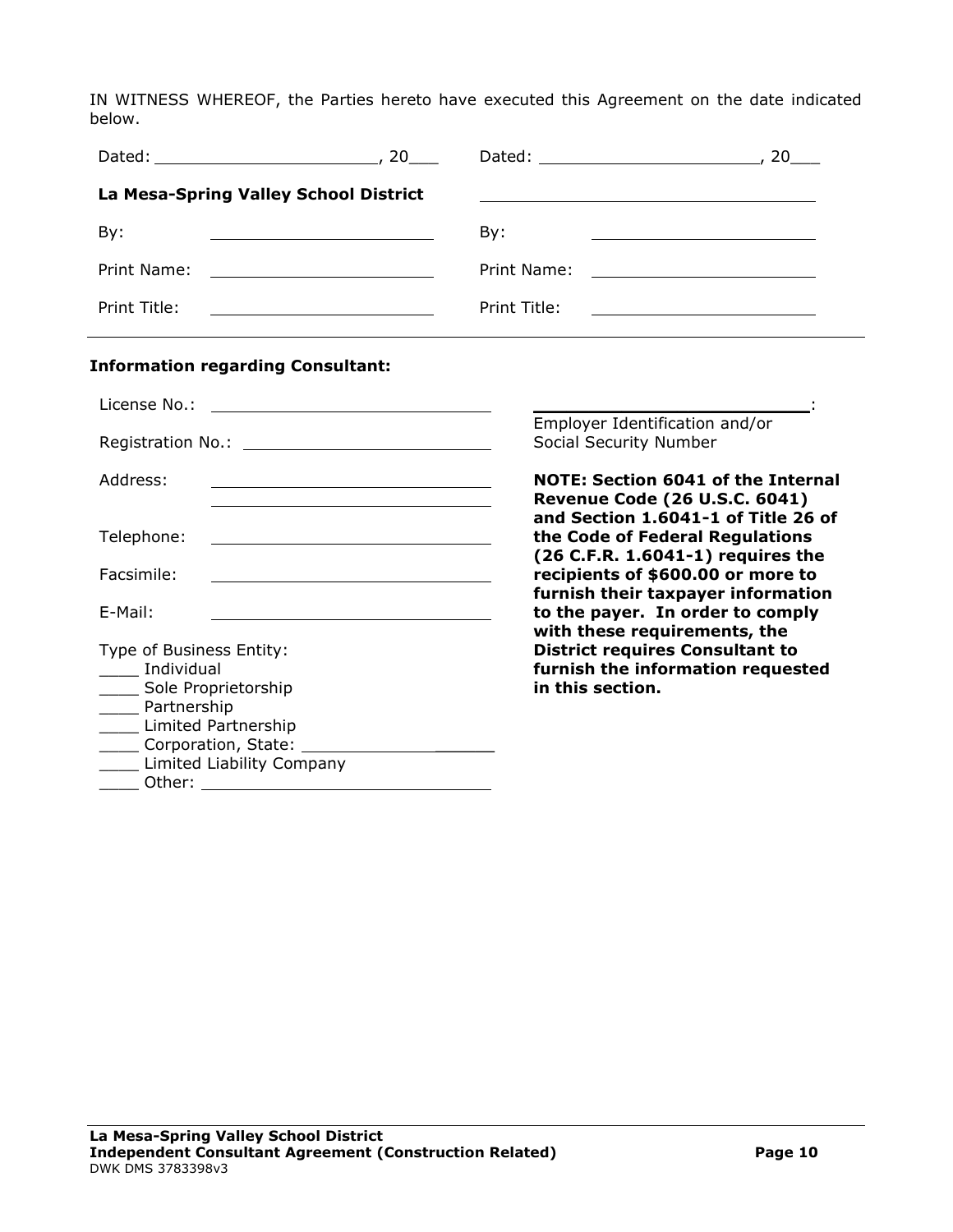#### **EXHIBIT "A" DESCRIPTION OF SERVICES TO BE PERFORMED BY CONSULTANT**

Consultant's entire Proposal is **not** made part of this Agreement.

Consultant shall provide all project inspection Services that the District, or its Board, officers, employees, representatives, or agents may request for each Project listed below. Consultant shall coordinate its Services with the District's representative, or his/her designee. Consultant shall also coordinate its Services with the District's other consultants.

| <b>School Site</b> | <b>Property Address</b> | <b>Project Description</b> |
|--------------------|-------------------------|----------------------------|
|                    |                         |                            |
|                    |                         |                            |
|                    |                         |                            |
|                    |                         |                            |
|                    |                         |                            |
|                    |                         |                            |

#### **1. INSPECTOR'S AUTHORITY**

- 1.1 **Inspector under Direction of Architect.** The Inspector shall act as project inspector on a constant basis, including during off hours, and weekend hours as deemed necessary by the Inspector to achieve DSA project certification. The Inspector shall be under the direction of the Architect and is subject to the supervision of Division of the State Architect ("DSA").
- 1.2 **Authority to Reject Construction Work**. The Inspector shall not direct a contractor in the execution of the Construction Work. The Inspector does not have the authority to stop work on the Project. The Inspector shall have the authority to reject defective materials and to suspend any specific Construction Work that is being improperly performed, subject to the ultimate decision of the Architect and the District. The Inspector will have the authority to approve, disapprove, observe, and report matters pertaining to the Construction Work performed on the Project.
- 1.3 **Conflict of Interest**. The Inspector shall not have a financial or investment interest in any person, contractor, entity, or their employees, agents, or subcontractors with responsibilities for the construction of, design of, or other work or duties related to the Project. The Inspector shall not have the authority to assist any person, contractor, entity, or their employees, agents, or subcontractors in the performance of the any work on the Project. The Inspector shall not undertake any responsibilities of any person, contractor, entity, or their employees, agents, or subcontractors. It shall be understood, however, that the Inspector shall make every attempt to remove obstacles preventing the orderly progress of work on the Project.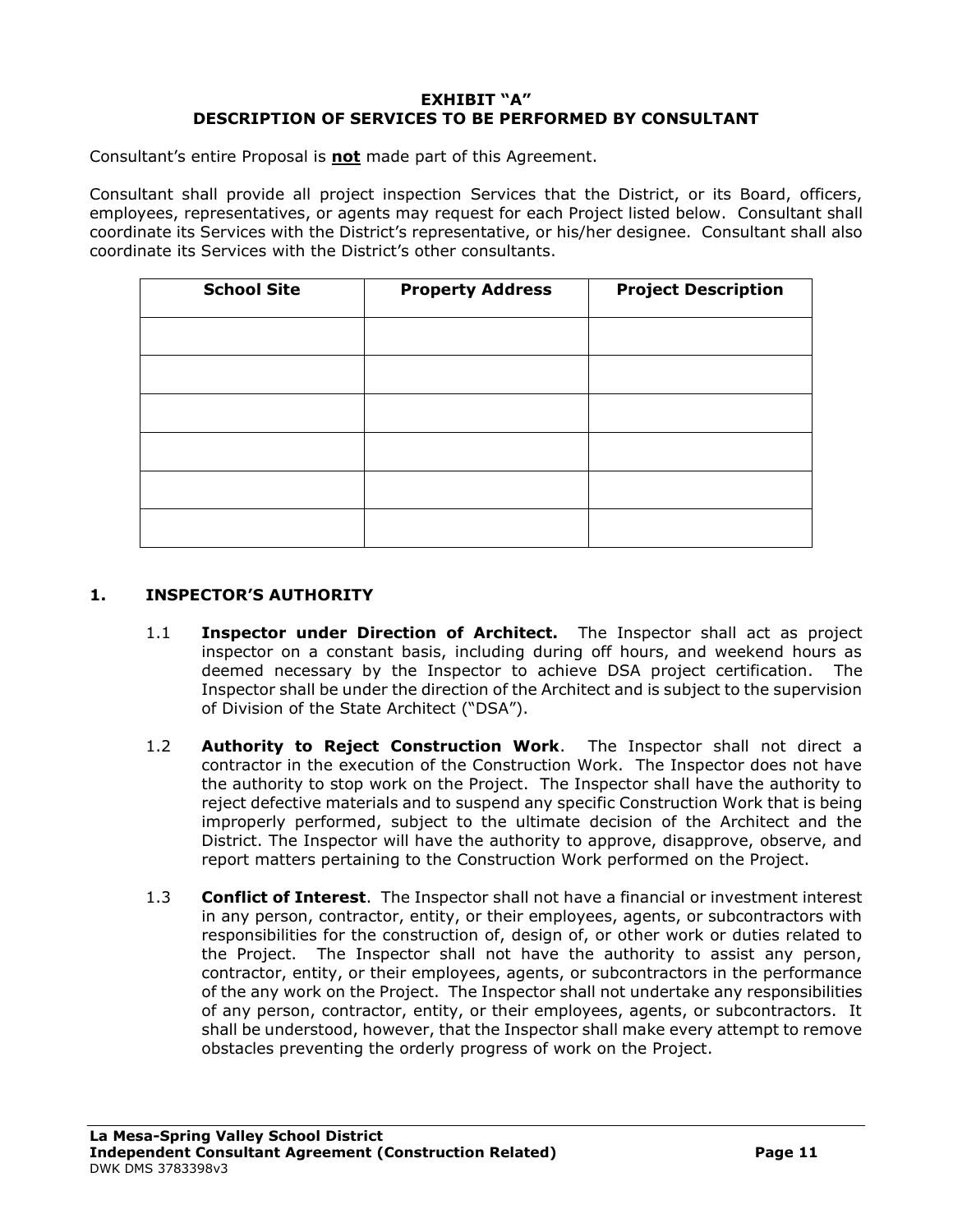# **2. ON-SITE PRESENCE**

The Inspector shall be physically present at each Project site at all times necessary for performance of its duties as project inspector. The Inspector shall have personal knowledge of the Construction Work at all stages. The Inspector shall accompany the Architect, the District, the construction manager, or other consultants when any of them are observing the Construction Work. The Inspector shall be physically present for all concrete work and masonry work.

#### **3. ALL ON-SITE INSPECTION SERVICES, INSPECTION-RELATED ACTIVITIES, AND SPECIAL INSPECTIONS**

3.1 The Inspector's inspection Services shall consist of all on-site inspection Services of the Project and all inspection-related activities relating thereto, including, but not limited to, the Services set forth herein.

## 3.2 **Special Inspections.**

- 3.2.1 If directed by the District or the Architect, Inspector shall either perform Special Inspections or oversee Special Inspections by specially approved inspectors.
- 3.2.2 Special Inspections may be performed by the Inspector if Inspector has been specially approved for such purposes. Where other special inspectors are required to comply with DSA or California Building Code requirements, the Inspector shall manage coordination, scheduling and timely reporting of results to the District, the Architect, and the DSA if required.
- 3.2.3 The District may also require Special Inspection for any other shop fabrication procedures that preclude the complete inspection of the Work after assembly. The District may require Special Inspection at the job site in addition to those listed herein if deemed necessary because of the special use of the materials or methods of construction.
- 3.3 **Continuous Inspection.** The Inspector shall perform continuous inspection of the Project during all stages of construction. Such inspection shall be conducted based on personal knowledge of the construction and shall ensure that the approved plans and specifications are completely executed. Continuous inspection means complete inspection of every part of the Work. Work such as concrete or brick work that can be inspected only as it is placed shall require the constant presence of the Inspector. Other types of Work that can be completely inspected after the Work is installed may be carried on while the Inspector is not present. In no case shall the Inspector have or assume any duties that will prevent the Inspector from providing continuous inspection.

## **4. INSPECTOR'S GENERAL OBLIGATIONS, DUTIES, AND RESPONSIBILITIES**

The Inspector shall provide personal, competent, adequate and continuous construction inspections of all aspects of the Work.

- 4.1 The Inspector shall endeavor to guard the District against apparent defects and deficiencies in the Work and shall see that the Work is executed and completed in accordance with the Contract Documents and applicable laws and regulations.
- 4.2 The Inspector shall submit the form DSA 151, or most current form, to the DSA prior to commencement of construction.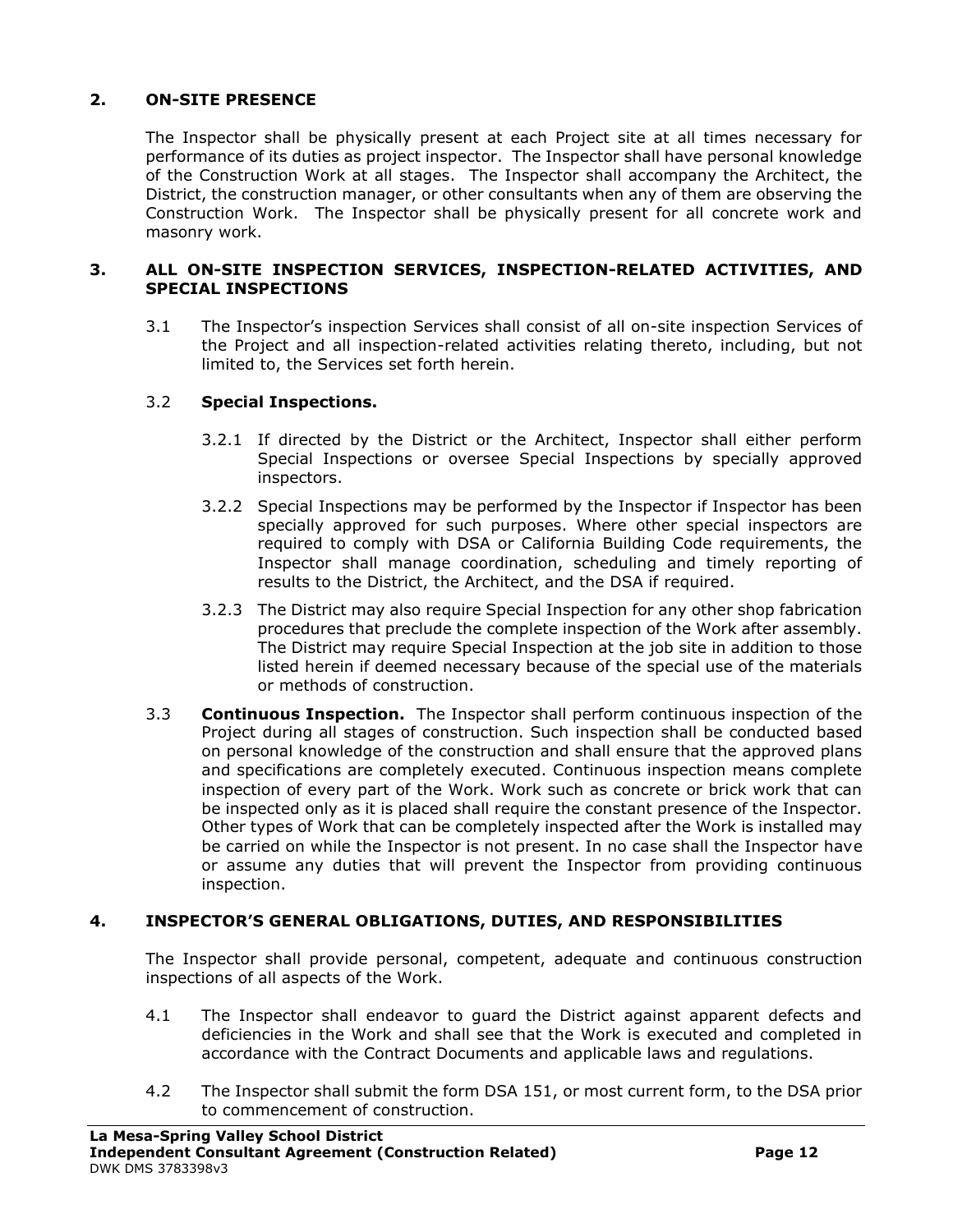- 4.3 The Inspector shall ensure that the correct quantity of project inspection cards (form DSA 152, or most current form) is issued for the project. The Inspector shall obtain the forms DSA 152 prior to commencement of the construction and enter the "Card Start Date" on the forms DSA. The Inspector shall sign off applicable blocks and sections of the forms DSA 152 when:
	- 4.3.1 The completed work is in compliance with the DSA approved construction documents.
	- 4.3.2 All necessary testing and inspections are complete.
	- 4.3.3 Any deviations from the DSA approved plans are resolved.
	- 4.3.4 Any DSA field trip note issues are resolved.
	- 4.3.5 All necessary documents are received by the Inspector.
- 4.4 The Inspector shall obtain a copy of the DSA approved Construction Documents from the Architect prior to the commencement of construction. The Inspector shall study and fully comprehend the requirements of the Construction Documents in order to provide competent inspection of the Construction Work. The Inspector shall consult the Architect to resolve any uncertainties in the Inspector's comprehension of the plans and specifications. The Inspector shall possess a thorough understanding of the requirements of the plans and specifications for each portion of Construction Work before that portion of Construction Work is performed.
- 4.5 The Inspector shall obtain a copy of the DSA approved Statement of Structural Tests and Special Inspections (form DSA 103, or most current form) from the Architect prior to commencement of construction. The Inspector shall meet with the District, design professionals, and contractor as needed to mutually communicate and understand the testing and inspection program and the methods of communication appropriate for the project. The Inspector shall meet with the Laboratory of Record to mutually communicate and understand the testing and inspection program and the methods of communication appropriate for the project. The Inspector shall monitor the work of the Laboratory of Record and Special Inspectors, if any, to ensure the testing and special inspection programs are satisfactorily completed, including verifying code-compliant implementation of the materials testing and special inspection program, as applicable, notification of materials testing labs, the performance of material sampling and special inspections, and the review of all material sampling and special inspection reports. The Inspector shall not be required to conduct tests that are specified in the Contract Documents to be performed by a testing or inspection laboratory or firm.
- 4.6 Inspector shall comply with all the requirements of a DSA project inspector including, without limitation, all the requirements included and/or referenced in the current version of the following forms:
	- 4.6.1 Form DSA IR A-7, Project Inspector: Certification and Approval.
	- 4.6.2 Form DSA IR A-8, Project Inspector and Assistant Inspector: Duties and Performance.
	- 4.6.3 Form DSA PR 13-01, Construction Oversight Process Procedure.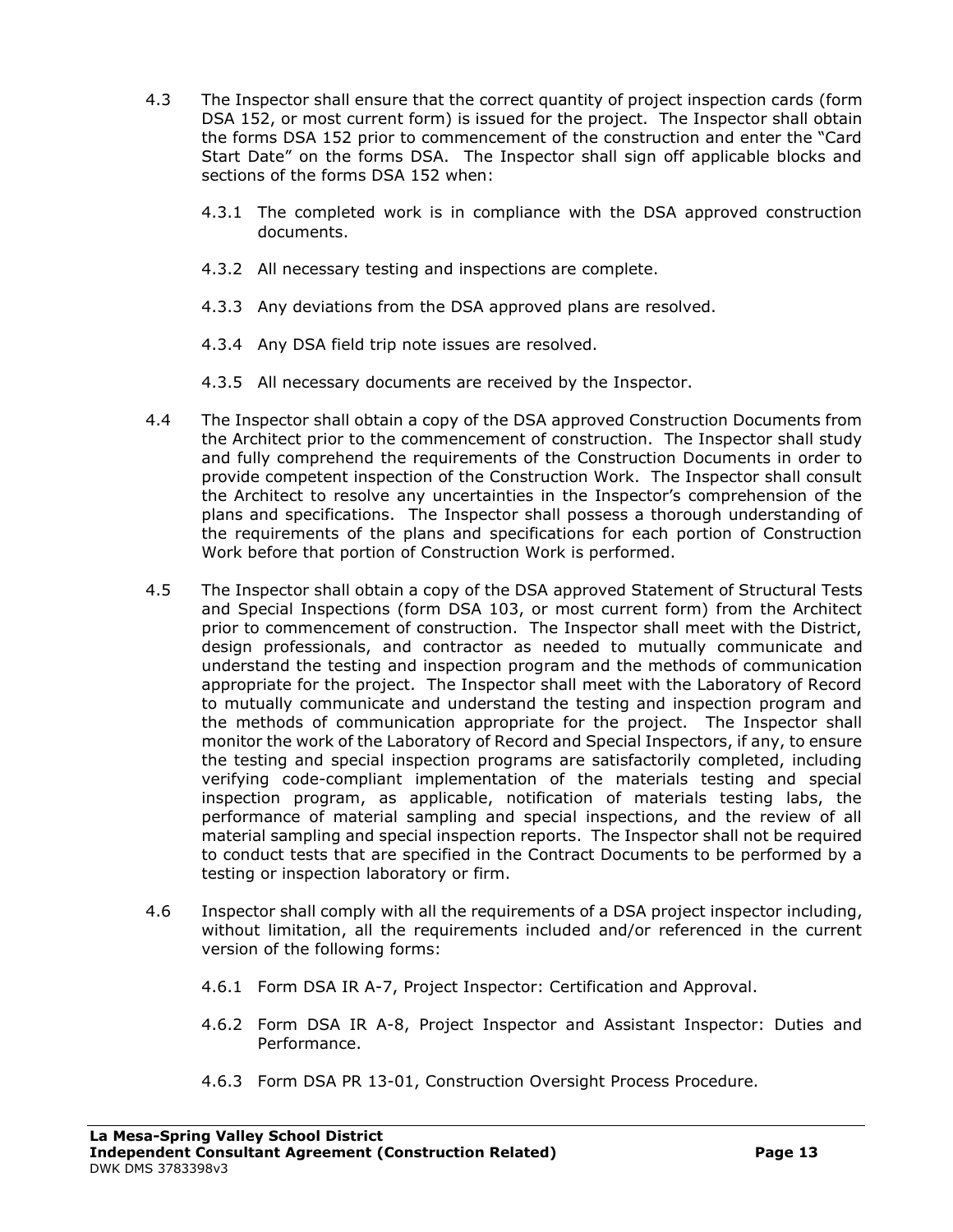4.6.4 Form DSA PR 13-02, Project Certification Process Procedure.

4.6.5 DSA 152 Manual.

- 4.7 The Inspector shall identify all non-compliant Work as work on the Project progresses in order to facilitate timely corrective action.
- 4.8 The Inspector shall not authorize deviations from the Contract Documents.

### **5. ACCEPTED INDUSTRY PRACTICES, COMPLIANCE WITH ALL LAWS**

- 5.1 The Inspector shall follow accepted industry practices and comply with all applicable federal, state and local laws, regulations, and ordinances applicable to the work on the Project ("Work"). These practices include, but are not limited to, the following:
	- 5.1.1 California Code of Regulations, Title 24, including amendments, in the edition referenced in the Contract Documents.
	- 5.1.2 Regulations of the State Fire Marshall (Title 19, California Code of Regulations) and applicable local fire safety codes.
	- 5.1.1 Labor Code of the State of California Division 2, Part 7, Public Works and Public Agencies.
	- 5.1.2 Education Code of the State of California.
	- 5.1.3 Industrial Accident Commission's Safety Orders, State of California.
	- 5.1.4 National Electrical Safety Code, U. S. Department of Commerce.
	- 5.1.5 National Board of Fire Underwriters' Regulations.
	- 5.1.6 Manual of Accident Prevention in Construction, latest edition, published by the American General Contractors of America.
- 5.2 The inspection shall be according to the DSA inspection rules and regulations.
- 5.3 Nothing in the drawings, plans and specifications is to be construed to permit construction work not conforming to the above industry practices and/or federal, state and local laws, regulations, and ordinances applicable to the Work.

## **6. COMMUNICATIONS, REPORTING, AND NOTIFICATIONS**

- 6.1 **DSA Notification.** The Inspector shall notify DSA:
	- 6.1.1 At least forty-eight (48) hours prior to the start of any Construction Work at each Project site.
	- 6.1.2 At least forty-eight (48) hours prior to completion of any foundation excavations/trenches.
	- 6.1.3 At least forty-eight (48) hours prior to the first concrete pour/placement at any Project site.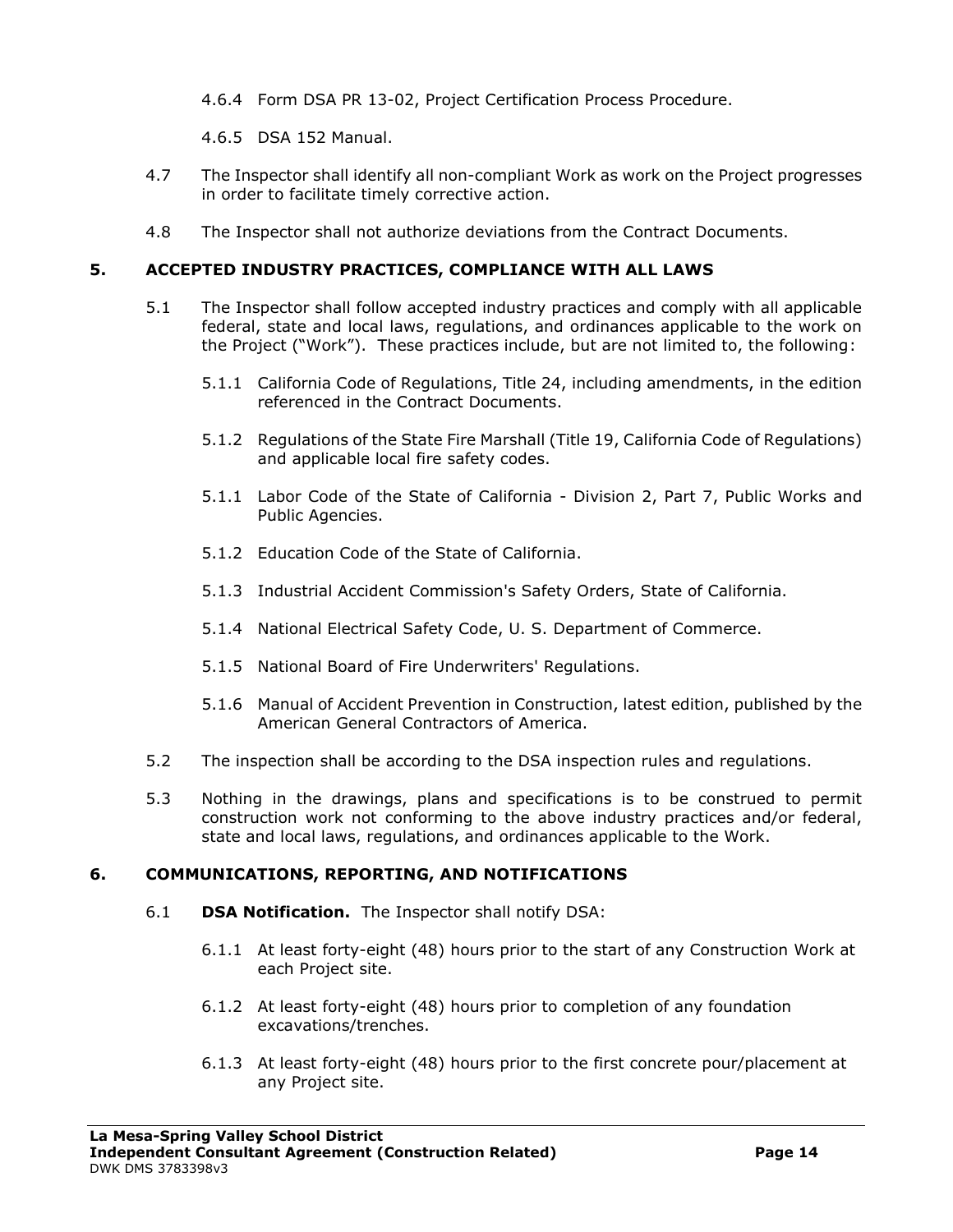- 6.1.4 At least forty-eight (48) hours prior to significant concrete pour/placement at any Project site.
- 6.1.5 When Construction Work has been suspended for a period of more than one (1) month.

Notification shall be made on form DSA 151, or most current form, and shall be sent electronically to the DSA. A copy of each notification shall be kept in the Inspector's Job File.

- 6.2 **Defective Work.** If the Inspector determines that any portion of the Work is defective and such defect requires that portion of the Work to be rejected, the Inspector shall immediately report said defective Work to the Architect, the Construction Manager (if applicable), and the District. The Inspector's initial report regarding such defective Work may be either verbal or in writing, whichever form is deemed more appropriate by the Inspector under the circumstances. However, if such initial report is verbal, the Inspector shall confirm said verbal report in writing within one (1) calendar day.
- 6.3 **Notification of District and Architect.** The Inspector shall immediately report to the District, the Architect, and the Construction Manager (if applicable) any failure by any contractor or subcontractor to comply with the Contract Documents, or any attempted substitutions of required materials and/or workmanship in any portion of the Construction Work. The Inspector shall inform the District, the Architect, and the Construction Manager (if applicable) of any conflicts, ambiguity, and/or inconsistencies in the Contract Documents and of any interpretations, suggestions, comments, and/or criticisms the Inspector has related to the Project or the Contract Documents. The Inspector shall advise the District of needed inspections related to the status of the Construction Work, and the District shall provide the schedule of Construction Work to the Inspector so that both Parties arrange timely inspections.

#### 6.4 **Contractor's Deviation in the Work and Notification of Deviations to Contractor(s)**.

- 6.4.1 The Inspector shall notify a contractor verbally and in writing of any deviations from the approved Contract Documents; any violation of any local, state or federal codes; or any Work contrary to approved revisions to any of the above by that contractor or its subcontractors. Deviations include both construction deviations and material deficiencies.
- 6.4.2 If the contractor does not correct the deviation within a reasonable time frame after the verbal notice, then the Inspector shall promptly issue a written notice of deviation to the contractor using form DSA 154, or most current form, with a copy sent to the District, the Architect, the Construction Manager, if any, and the DSA. If applicable, Inspector's notification shall direct the Contractor in writing, while simultaneously notifying the Architect, the Construction Manager (if applicable), and the District, to cease installation of that nonconforming portion of the Project, pending further decision by the Architect and the District.
- 6.4.3 Upon resolution of the deviation, the Inspector shall promptly issue a written notice of resolution to the contractor using the original form DSA 154 that reported the deviations, with a copy sent to the District, the Architect, the construction manager, if any, and the DSA.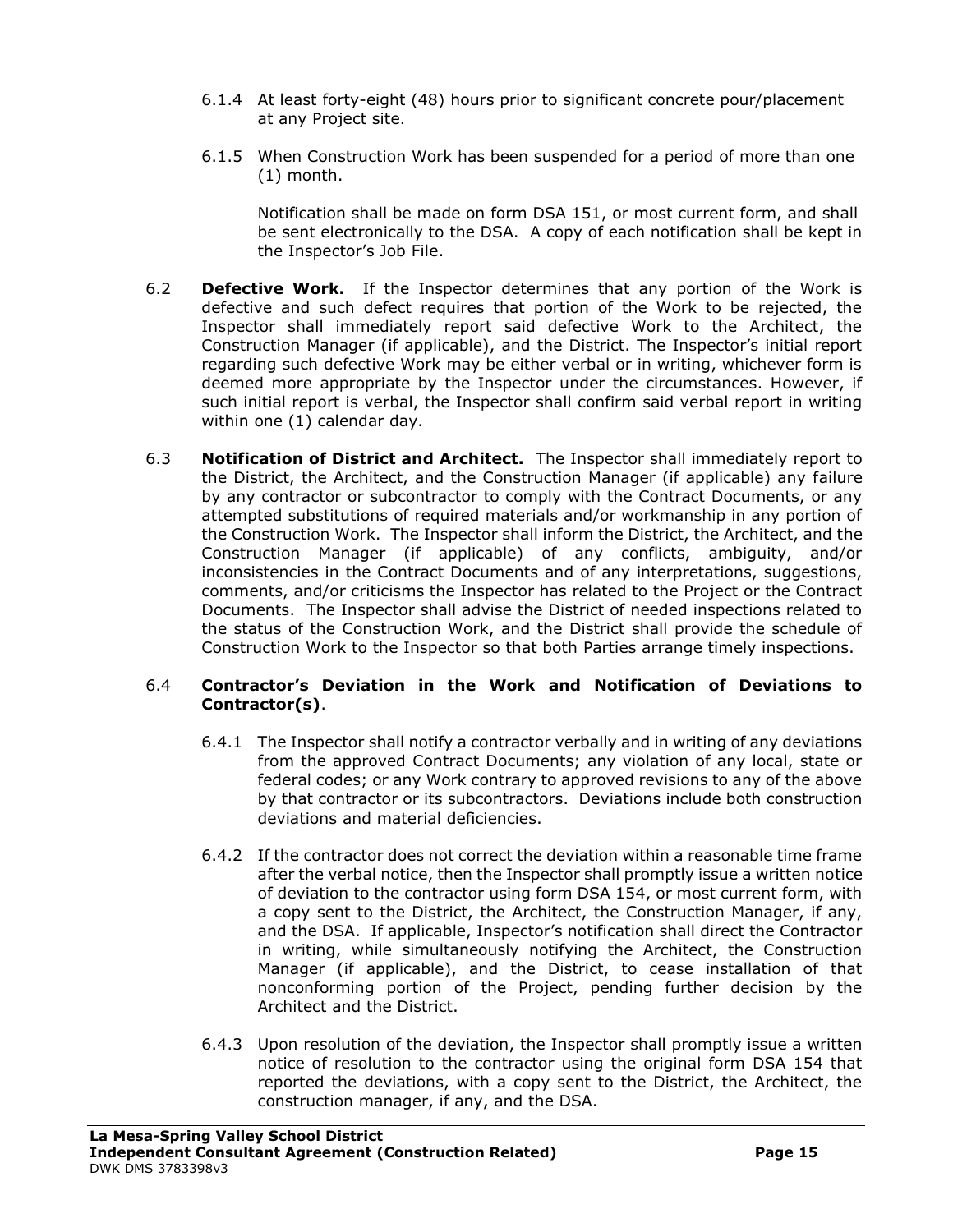- 6.4.4 Notices shall be sent electronically to the DSA and kept in the Job File.
- 6.4.5 The Inspector shall deliver copies of the writings referred to in this paragraph to the District within twenty-four (24) hours of Inspector's origination of the writings.
- 6.5 **Contractor Inquiries**. Contractors are expected to direct inquiries regarding Construction Document interpretation to the Architect through the Inspector or the Construction Manager (if applicable), including the contractor's uncertainties regarding the Construction Documents. The Inspector shall document these inquiries and immediately forward them to the Architect for response.
- 6.6 **Construction Manager**. The Inspector shall also work with the Construction Manager if the District uses a construction manager on any portion of the Project. If the District does not use a Construction Manager on the Project, then all references to a Construction Manager herein shall mean the District.
- 6.7 **Failure to Notify the Architect, the Construction Manager, and the District.**  Inspector's failure to notify the Architect, the Construction Manager (if applicable), and the District of Work not in compliance with the plans and specifications shall constitute a material breach of contract and may be cause for termination of the Agreement between the District and the Inspector.

# **7. CONSTRUCTION SCHEDULE, POTENTIAL DELAYS IN COMPLETION**

The Inspector shall be alert to the construction schedule and to any conditions that may cause delay in completion of the Project. Upon observing such conditions, the Inspector shall report the same immediately and, within one (1) calendar day of observing such conditions, confirm the same in writing to the Architect, the Construction Manager (if applicable), and the District.

## **8. INSPECTOR'S FAMILIARITY WITH PROJECT AGREEMENTS**

The Inspector shall become sufficiently acquainted with the Project and the agreements between the District and the Architect, Construction Manager (if applicable), and Contractor, to allow for the Inspector's effective and productive interface between the District, the Architect, the Construction Manager (if applicable), the Contractor, and governmental inspectors, including but not limited to those government inspectors referred to in section 13 herein.

## **9. JOB SITE MEETINGS**

The Inspector shall, as directed by the Architect, the District, or the Construction Manager (if applicable), attend meetings held at the Project site or the District Facilities or other location identified to the Inspector by the District. Such meetings shall include, but are not limited to, billing meetings, specification reviews, coordination, and progress.

## **10. INSPECTOR MAINTENANCE OF RECORDS, JOB FILE, AND BUILDING CODES**

10.1 **Inspection Records**. The Inspector shall maintain daily inspection reports and job files that are detailed, comprehensive, organized, accessible, and timely documentation of all inspections of the Construction Work ("Inspection Records"). The Inspection Records shall be deemed by the Inspector to be accurate and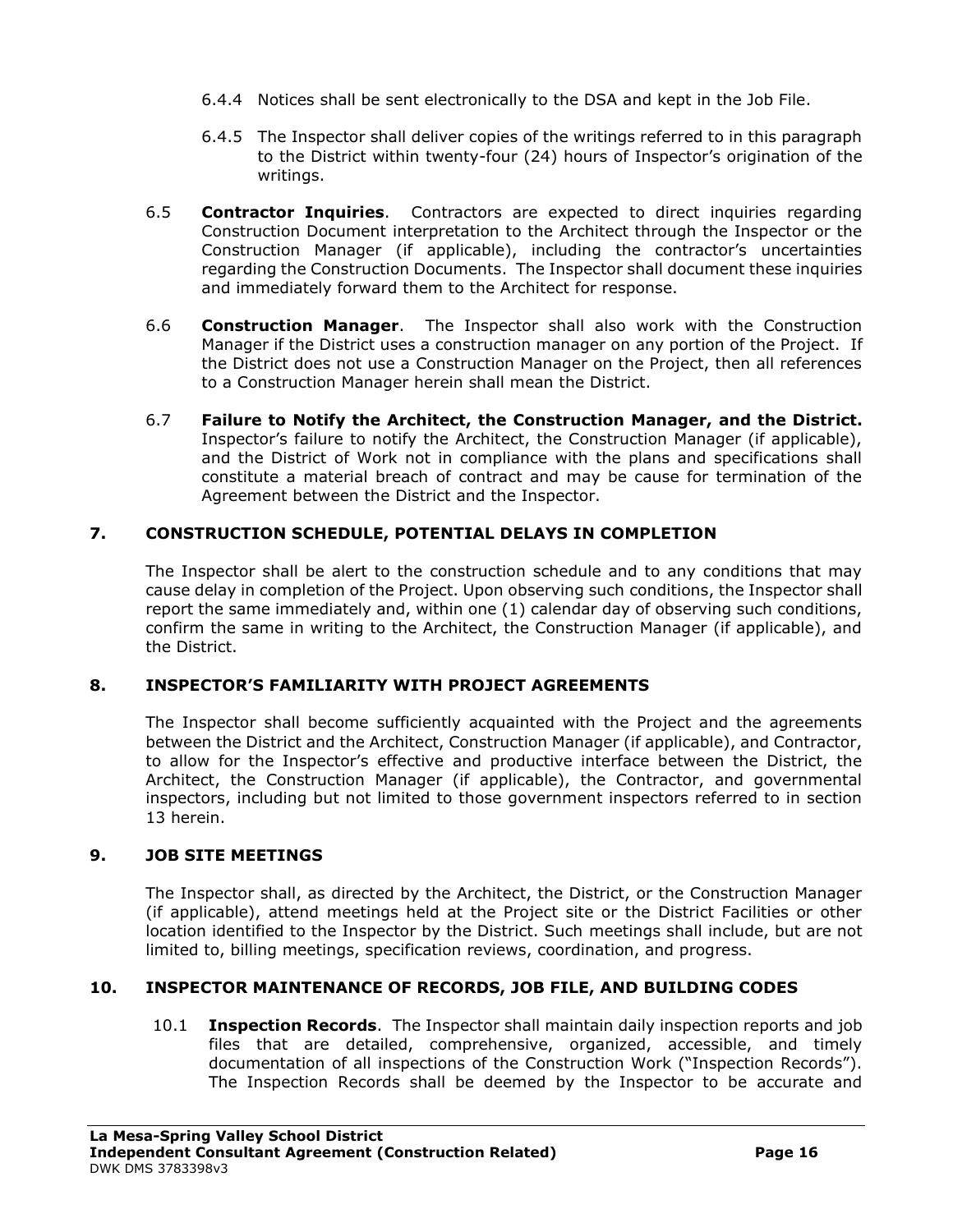qualitative. The Inspection Records shall identify all compliant and non-compliant Construction Work. The Inspection Records shall include, without limitation:

- 10.1.1 A systematic record of the inspection of all Construction Work required by the Construction Documents. The Inspector shall perform this by marking properly completed Construction Work on a set of Construction Documents to verify that the requirements of the plans and specifications have been met.
- 10.1.2 Construction Procedure Records (Title 24, Part 1, Section 4-342(6)) including, without limitation, concrete placement operations, welding operations, pile penetration blow counts, and other records specified on the approved Construction Documents.
- 10.1.3 The resolution of reported deviations.
- 10.1.4 Daily job log of the Inspector's time spent on the Project site(s), which shall include:
	- 10.1.4.1 Hours on the Project site.
	- 10.1.4.2 Weather conditions.
	- 10.1.4.3 Construction procedures, where performed and any deviations therefrom.
	- 10.1.4.4 Construction equipment and vehicles utilized.
	- 10.1.4.5 Manpower assigned by the Contractor and subcontractors.
	- 10.1.4.6 Equipment and materials delivered to the site, including Inspector's inspection thereof within forty-eight (48) hours of Contractor's delivery to the job site and Inspector's determination that they meet submittal and specification requirements.
	- 10.1.4.7 Daily activities.
	- 10.1.4.8 Verbal instructions and clarifications of the work given to the Contractor.
	- 10.1.4.9 Decisions that either clarify or deviate from the contract documents.
	- 10.1.4.10General observations and specific observations in detail as in the case of Project test procedures and results.
	- 10.1.4.11 Occurrences or conditions that might affect the construction budget or schedule.
	- 10.1.4.12 Any work or material in place that does not correspond with the drawings or specifications, as well as resulting action taken.
	- 10.1.4.13 Substantive telephone calls, including statements or commitments made during the call, and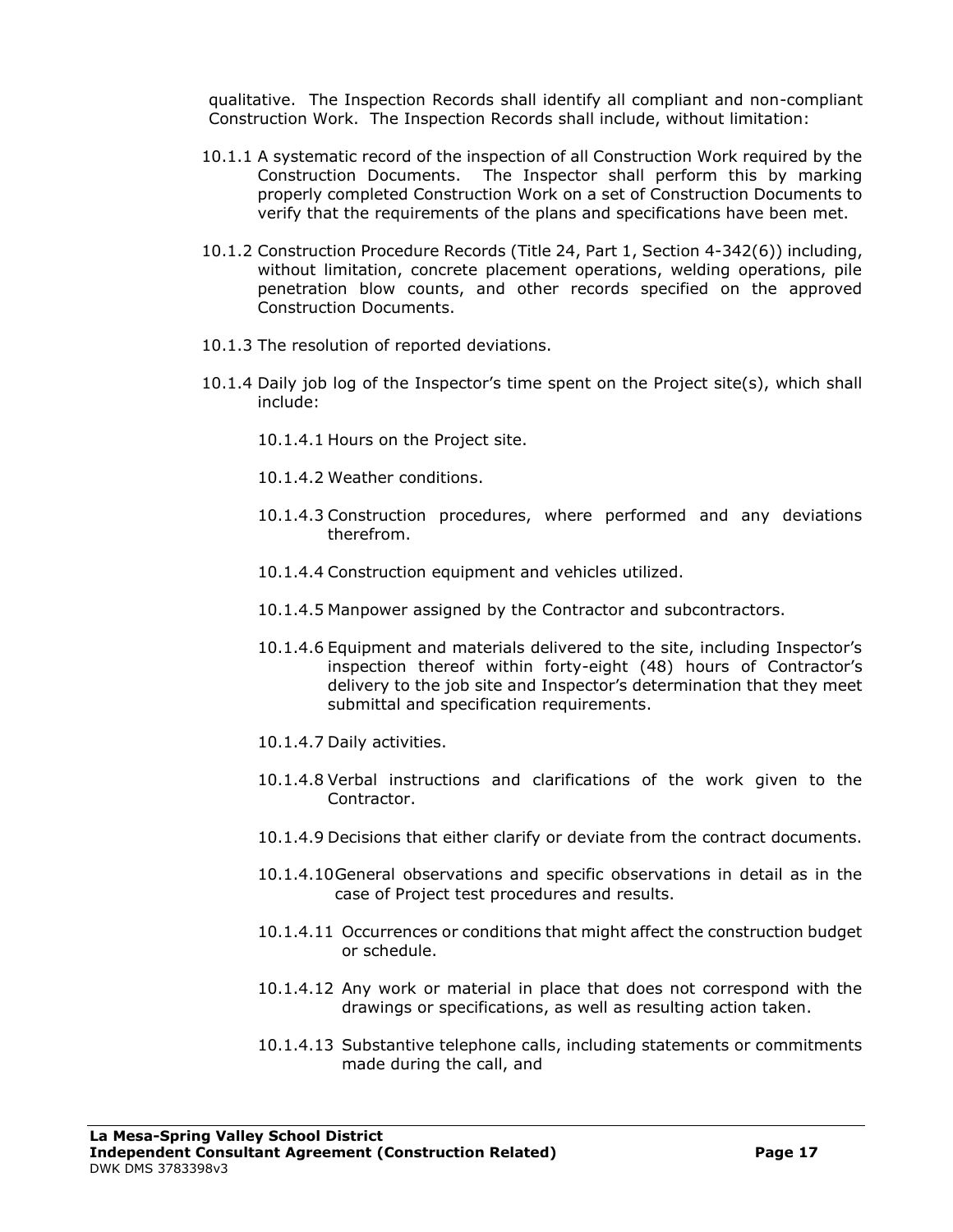- 10.1.4.14 Names of all visitors to the Project site, including agency representation and agents of the District.
- 10.1.5 Said reports and/or job files shall be made available to the Architect, the Construction Manager (if applicable), and the District upon request. Failure to provide these Daily Records shall constitute a material breach of contract and may be cause for termination of the Agreement between the District and the Inspector.

#### 10.2 **Job File**

- 10.2.1 The Inspector shall maintain orderly job files at the Project site that include:
	- 10.2.1.1 DSA approved (stamped and initialed) plans and specifications (printed copy).
	- 10.2.1.2 DSA approved testing and inspection list (for DSA 103). The DSA 103 may be incorporated into drawings and specifications (printed copy).
	- 10.2.1.3 DSA approved deferred submittals as required by DSA approved plans (printed copy).
	- 10.2.1.4 DSA approved project addenda and revisions (printed copies) with identification marks made on the original DSA approved construction documents indicating changes made by these documents.
	- 10.2.1.5 DSA approved construction change documents Category A with a log of all construction changes and identification marks made on the original DSA approved construction documents indicating changes made by these documents.
	- 10.2.1.6 Form DSA 151 Project Inspector Notifications.
	- 10.2.1.7 Project Inspection Card (form DSA 152) and, when applicable, form DSA 152-IPI.
	- 10.2.1.8 Form DSA 155 Project Inspector Semi-Monthly Report
	- 10.2.1.9 Form DSA 6-PI Project Inspector Verified Report.
	- 10.2.1.10 Copies of contractor submittals (construction schedules, shop drawings, certificates, product labels, concrete trip tickets, etc.) accepted by applicable design professionals.
	- 10.2.1.11 Communications log referencing all significant project construction related communications, such as contractor's request for information (RFI), responses to RFIs. DSA communications (field trip notes, etc.), architect's supplemental instructions, information bulletins, and project related meeting minutes and/or notes.
	- 10.2.1.12 Deviation notices using form DSA 154 with a log (summary record) indicating resolution status for each deviation. Notice of resolution deviations using from DSA 154.
	- 10.2.1.13 Records of concrete placing operations.
	- 10.2.1.14 Evidence of continuous inspection, such as daily inspection reports.
	- 10.2.1.15 Both structural/materials and fire/life safety testing reports as well as special inspection reports.
	- 10.2.1.16 Identification of responsible groups/individuals, including the project inspector, for both structural/ material and fire/life safety related tests and special inspections.
	- 10.2.1.17 Verified reports from all Parties required to file verified reports.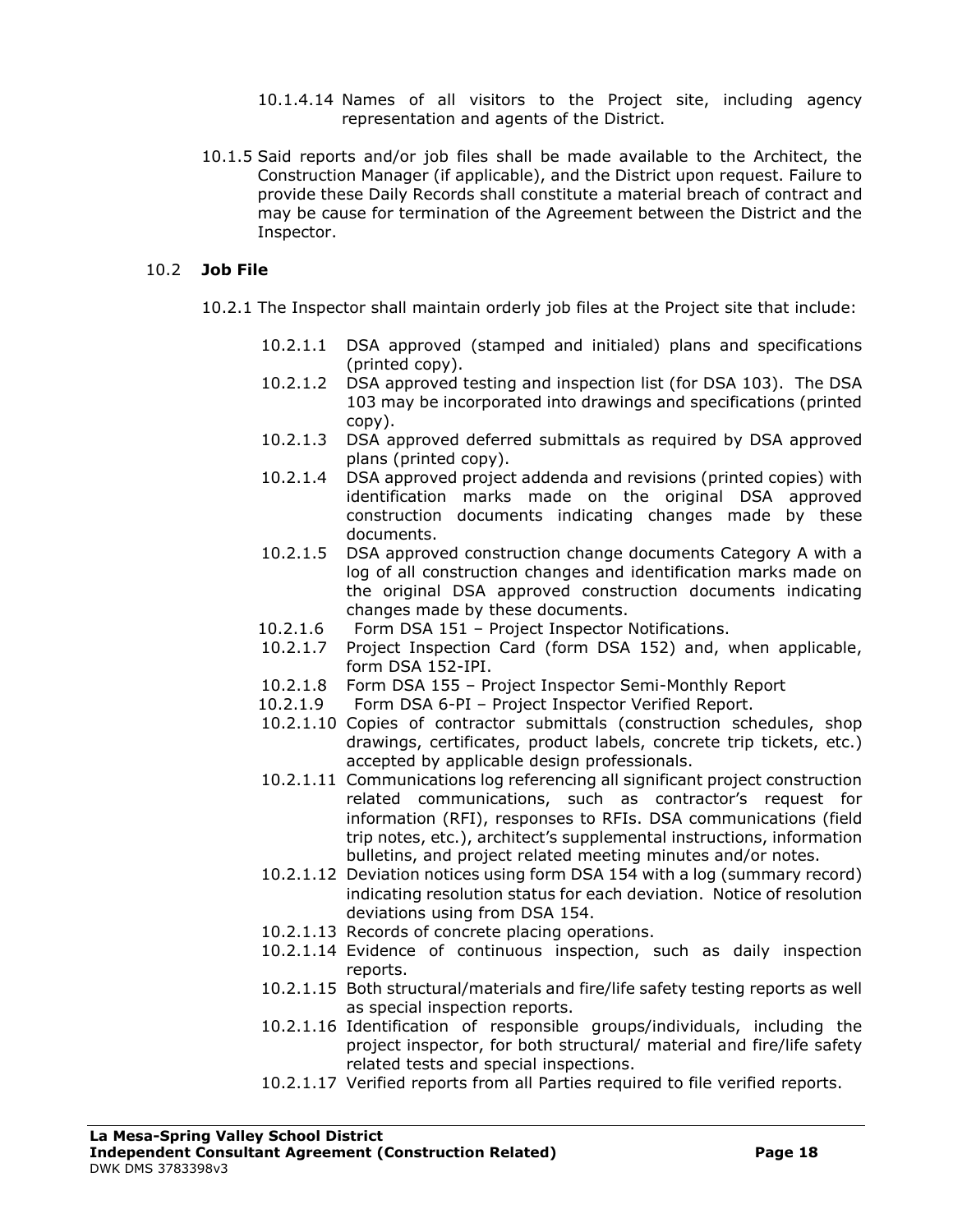- 10.2.1.18 DSA field trip notes (form DSA 135 or comparable) from prior visits and attachments indicating resolution of each field trip note item requiring action.
- 10.2.1.19 A record of its attendance on the Project site.
- 10.2.1.20 Schedules.
- 10.2.1.21 Notes.
- 10.2.1.22 Communications.
- 10.2.1.23 Records.
- 10.2.1.24 Correspondence.
- 10.2.1.25 Reports of Project site conferences.
- 10.2.1.26 Minutes of job site meetings and any other meeting minutes (if applicable).
- 10.2.1.27 Shop drawings and any other drawings on behalf of the District.
- 10.2.1.28 Laboratory test and inspection reports.
- 10.2.1.29 Special inspection reports.
- 10.2.1.30 Records of concrete placing operations.
- 10.2.1.31 Records of welding operations.
- 10.2.1.32 Records of pile driving operations.
- 10.2.1.33 Reproductions of the original Construction Contract of the Contractor ("Construction Contract"), including all addenda, change orders, and supplementary drawings and specifications issued subsequent to the award of the Construction Contract.
- 10.2.1.34 Evidence of continuous inspection, such as inspector daily reports.
- 10.2.1.35 Any other documents required to provide a complete record of construction.
- 10.2.2 The schedules, notes, communications, records, documents, and drawings shall be regularly reviewed with the District, shall be kept in an order as directed by the District (e.g. by date or type of transaction). The Inspector shall assist District staff in preparing quarterly progress reports to the governing board of the District.
- 10.2.3 The Inspector shall keep a file of approved plans and specifications, including all approved addenda and change orders, on the job site at all times, and shall immediately return any unapproved documents to the Architect for proper action. The Inspector, as a condition of Inspector's contract, shall have and maintain on the job at all times all codes and documents referred to in the plans and specifications for the Project.
- 10.2.4 The Job File shall be kept on the job site until completion of the project and readily accessible to DSA personnel during site visits. Upon request, Inspector shall make a copy of the entire Job File available to the DSA.
- 10.2.5 All these records and all documents kept by the Inspector shall be and remain the property of the District. At the completion of the construction, Inspector shall provide a copy of the Job File, with the exception of the building codes and standards, to the District. If the Inspector is, for any reason, terminated prior to the completion of the project, Inspector must ensure transfer of the Job File to the assuming Project Inspector and to the District.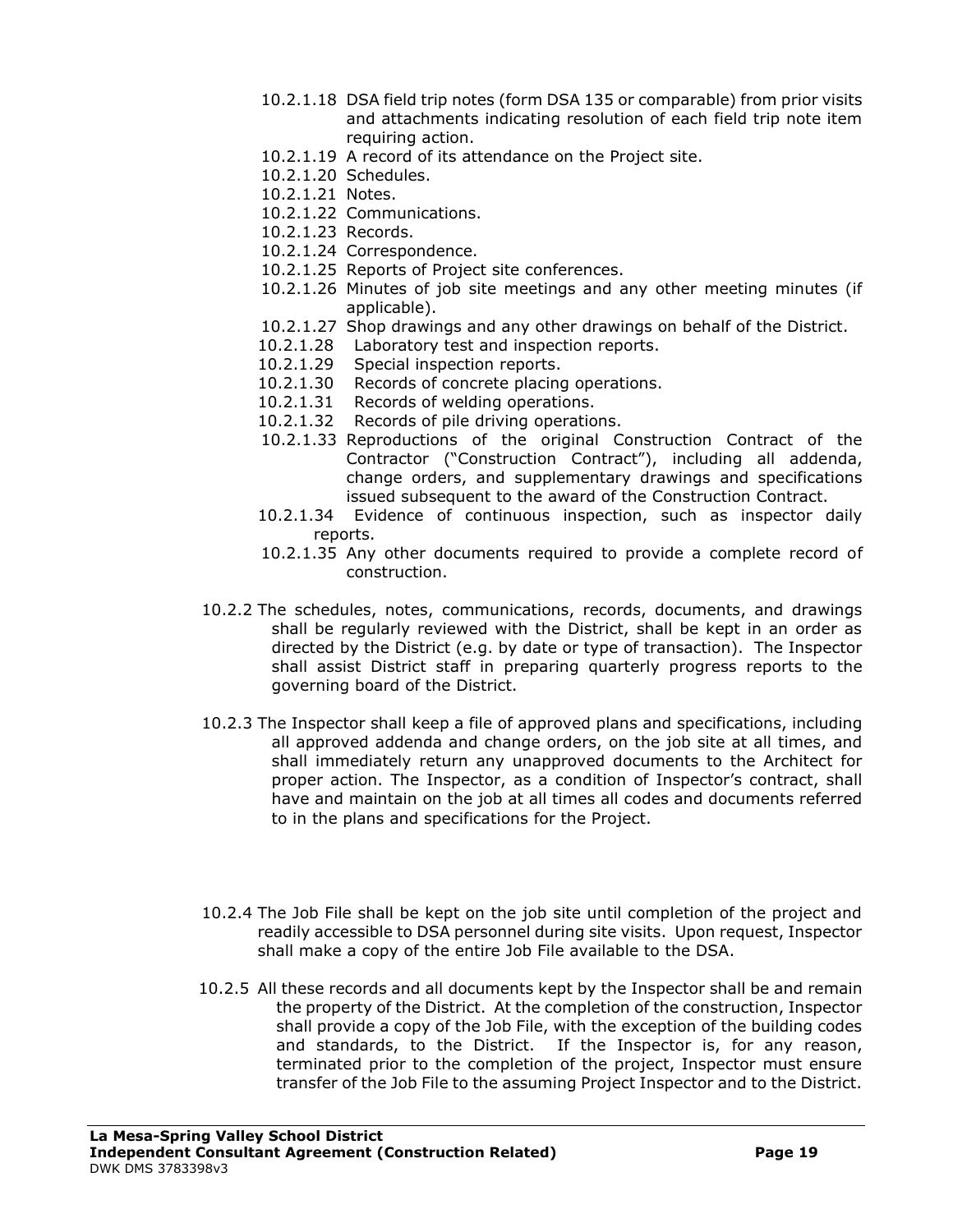- 10.2.6 If any of the following events occur, the Inspector shall submit a copy of a portion of the Job File, as further described below in section 14.2.8, to the DSA:
	- 10.2.7.1 The Services of the Inspector are terminated for any reason prior to completion of the project.
	- 10.2.7.2 When the construction is sufficiently complete in accordance with the DSA approved construction documents so that the District can occupy or utilize the project.
	- 10.2.7.3 Work on the project is suspended for a period of more than one year.
	- 10.2.7.4 Upon request by the DSA.
- 10.2.7 The portion of the Job File to be submitted to the DSA shall consist of the following forms, or most current form:
	- 10.2.8.1 DSA 152 Project Inspection Card.
	- 10.2.8.2 DSA 152-IPI In-Plant Inspector Inspection Card/Verified Report (if applicable).
	- 10.2.8.3 DSA 6-PI from all Project Inspectors involved in the project including in-plant inspector (if applicable).
	- 10.2.8.4 DSA 6-AE from the architect/engineer.
	- 10.2.8.5 DSA 6-C from each contractor having a contract with the District.
	- 10.2.8.6 DSA 292 from all special inspectors contracting directly and individually with the District.
	- 10.2.8.7 DSA 291 from the engineering manager of the laboratory of record.
	- 10.2.8.8 DSA 293 from the geotechnical engineer of record
	- 10.2.8.9 DSA 130 Certificate of Compliance for Bleacher/Grandstand Fabricator (if applicable).
- 10.3 **Building Codes.** In addition to the above documents, the Inspector shall keep at the Project site, a copy of all applicable building codes and regulations necessary to perform required inspections, including, without limitation, the following parts of Title 24 of the California Code of Regulations in the edition referenced in the Contract Documents:
	- 10.3.1 Title 24, Part 1 (Administrative Code). 10.3.2 Title 24, Part 2, Volumes 1, 2, and 3 (Building Code). 10.3.3 Title 24, Part 3 (Electrical Code). 10.3.4 Title 24, Part 4 (Mechanical Code). 10.3.5 Title 24, Part 5 (Plumbing Code). 10.3.6 Title 24, Part 6 (Energy Code).

## **11. INSPECTOR'S VERIFIED and SEMI-MONTHLY REPORTS**

The Inspector shall keep the District thoroughly informed as to the progress of the Work by submitting reports required by Title 24 as follows:

11.1 **Verified Reports.** In addition to the verified reports required herein, the Inspector shall submit verified reports, as required by Title 24 CCR, directly to the DSA, Architect, and the District within five (5) business days of the end of the report period and within five (5) days of final acceptance for the final verified report. Each verified report shall be on form DSA 6-PI and form DSA 152, or most current form, as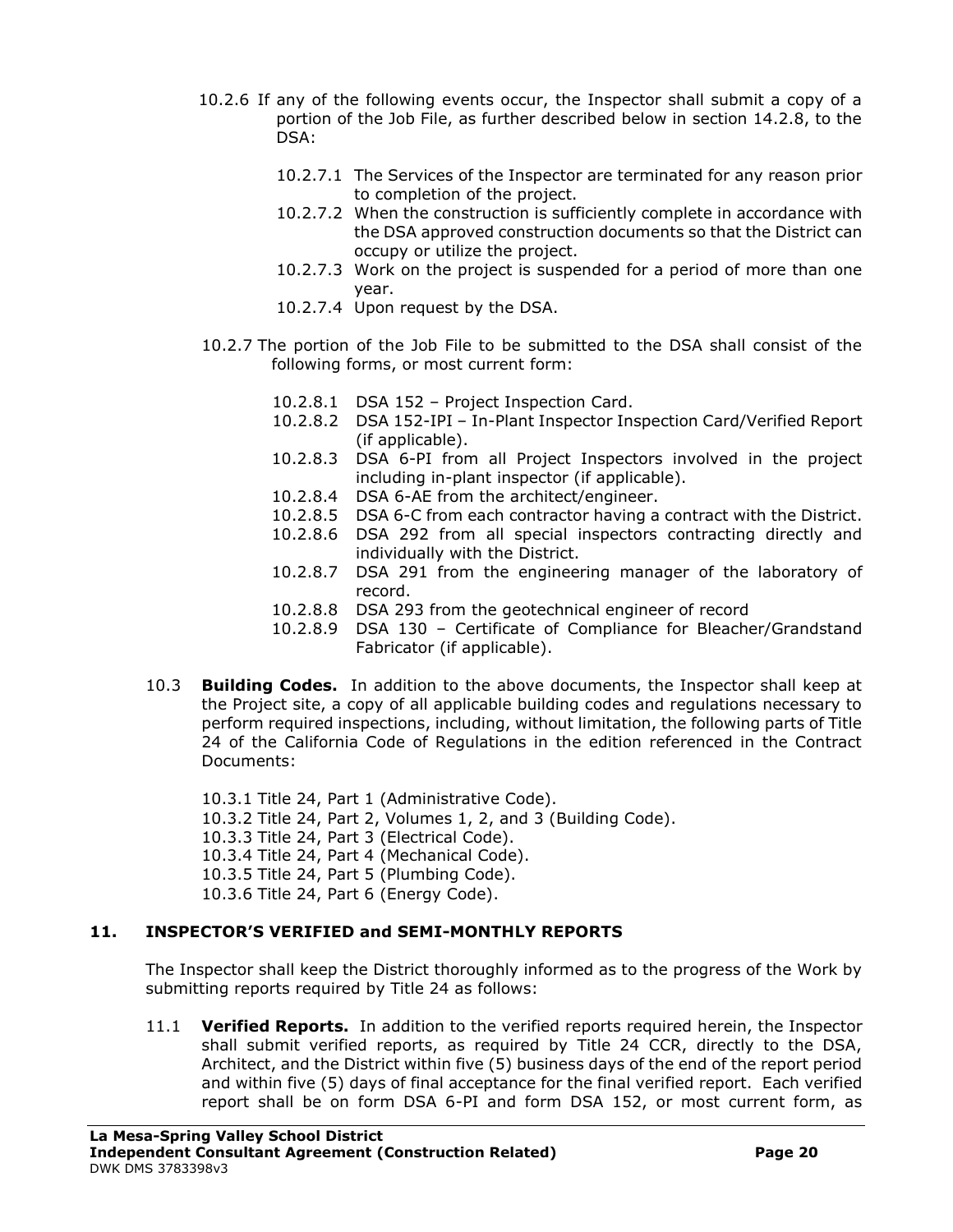appropriate. Reports shall be sent electronically to the DSA and kept in the Job File. Without limitation, verified reports must be submitted upon the occurrence of any of the following events:

- 11.1.1 Work on the project is suspended for a period of more than one (1) month.
- 11.1.2 The Services of the Inspector are terminated for any reason prior to the completion of the project.
- 11.1.3 At the time of occupancy of any building, or portion of a building, involved in the project prior to the completion of the entire DSA approved scope of work.
- 11.1.4 When the construction is sufficiently complete, in accordance with the DSA approved construction documents, so that the District can occupy or utilize the project.
- 11.1.5 DSA requests a verified report.
- 11.2 **Semi-Monthly Reports.** The Inspector shall submit semi-monthly reports, as required by Title 24 CCR, to the District, the Architect, the project structural engineer, and DSA using DSA Form 155, or most current form, within two (2) business days of the close of the report period. These reports shall include the following information as a minimum:
	- 11.2.1 A brief description of the Work in progress by each trade or Contractor with an estimate of the percentage completed to date.
	- 11.2.2 Notation of progress or other project-related meetings conducted on site.
	- 11.2.3 Notice of official visitors to the site to include the dates of their visit and a brief description of their visit.
	- 11.2.4 Notation of all approved submittal, change orders, bulletins, and requests for information or clarification received by the Contractor from the Architect or project engineer.
	- 11.2.5 Notation of all correction notices or notices of non-compliance issued to the Contractor (include a copy of such notices with the report).
	- 11.2.6 Notification of any situation or development that may have an adverse impact on construction activities or delays in material delivery.
	- 11.2.7 Notation of the average number of workers and foremen on site each day for the report period.
	- 11.2.8 Notice of any delays due to adverse weather conditions including a brief description of the circumstances and any Work that was impeded.
	- 11.2.9 Notation of any deviation from the Contractor's approved construction schedule.
	- 11.2.10 Certification that the construction activities and materials comply with approved project documents unless otherwise specifically noted in the report.
- 11.3 **All Other Reports.** Inspector shall initiate and file with DSA prior to their due date, any other Project-related forms, required of contractors, subcontractors, testing and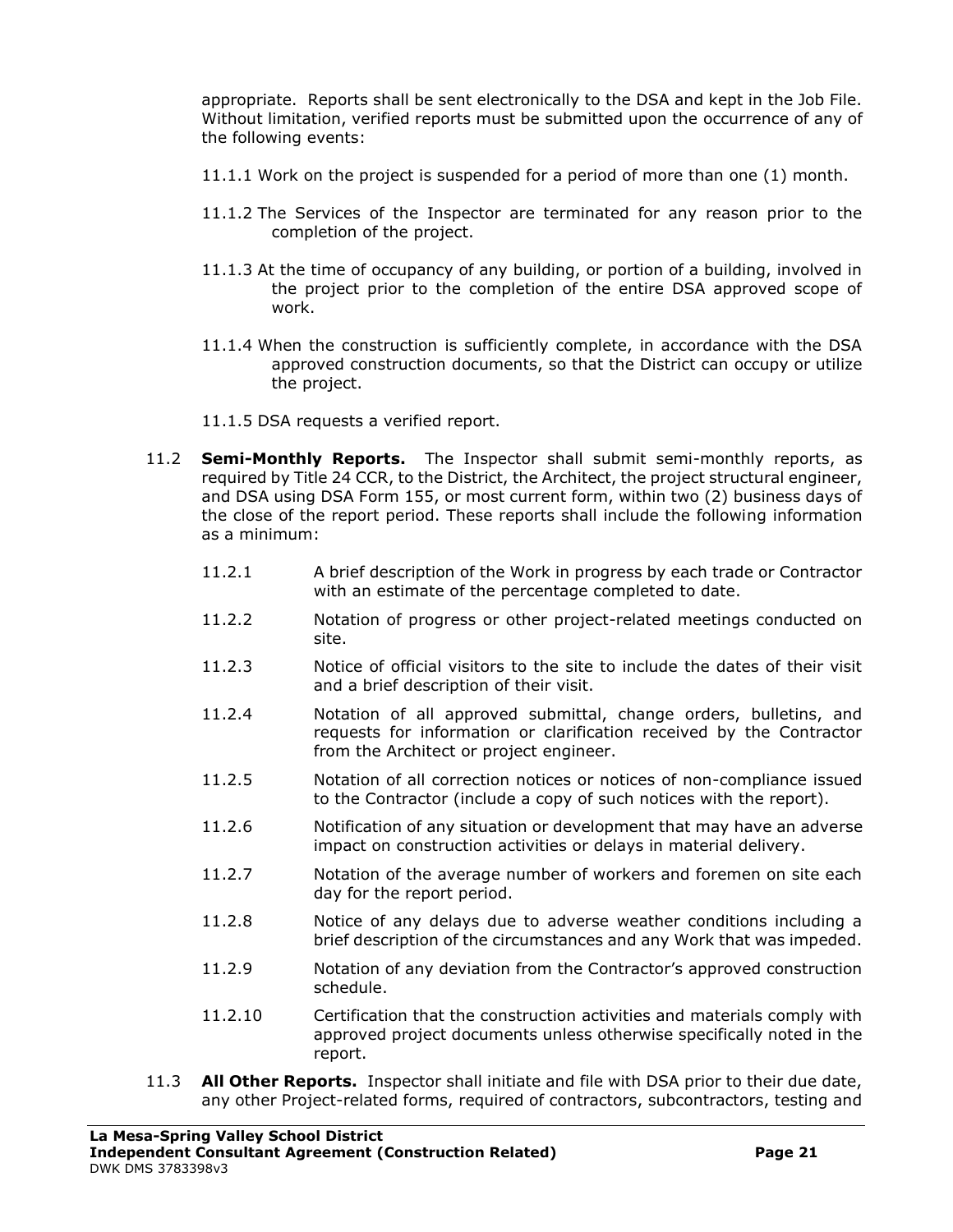inspection laboratories, and the District. The Inspector shall prepare and forward to the District, Architect, and DSA all other reports required by Title 24 of the California Code of Regulations, the State, and/or DSA.

11.4 All reports shall be sent electronically to the DSA and kept in the Job File.

# **12. PAYMENT REQUESTS**

The Inspector shall review the Contractor's pay requests prior to the issuance of Architect's and Contractor's certificate of payment to the Construction Manager (if applicable) and the District and indicate whether amounts claimed by the Contractor are, in the Inspector's opinion, correct. The Inspector's approval of pay requests shall be shown by signature of the Inspector on the pay request.

## **13. PUNCH LIST ITEMS**

The Inspector shall, after completion of the project or completion of a portion thereof, check each punch list item to ensure that it is corrected in accordance with the Construction Contract, plans and specifications.

#### **14. INSPECTOR CERTIFICATION**

The Inspector shall provide the District a copy of documents satisfactory to the District certifying that the Inspector holds proper state certification and approval by DSA to perform the required Services for this Agreement. The Inspector shall also provide any other documents or certification requested by the District. The Inspector shall initiate and provide the District with Form DSA-5, or most current qualification/certification form.

#### **15. SUBSTITUTE INSPECTOR AND/OR ASSISTANT INSPECTOR**

The Inspector shall provide the Services throughout the term of this Agreement, and shall not delegate its duties without the full knowledge and prior written consent of the District. In the event of the Inspector's absence for more than two (2) consecutive days or unavailability for scheduled inspections, the Inspector, at no cost to the District, shall secure a substitute inspector and/or assistant inspector who shall be appropriately certified, approved by DSA, and pre-approved in writing by the District, to perform the Services. Certification documents for the approved substitute inspector(s) and/or assistant inspector(s) shall be presented to the District within thirty (30) working days after the date of this Agreement. All substitute inspector(s) and assistant inspector(s) shall be obligated to perform the Services while performing any work on the Project. The Inspector shall provide technical guidance and monitoring of all substitute inspector(s) and assistant inspector(s).

[REMAINDER OF PAGE INTENTIONALLY BLANK]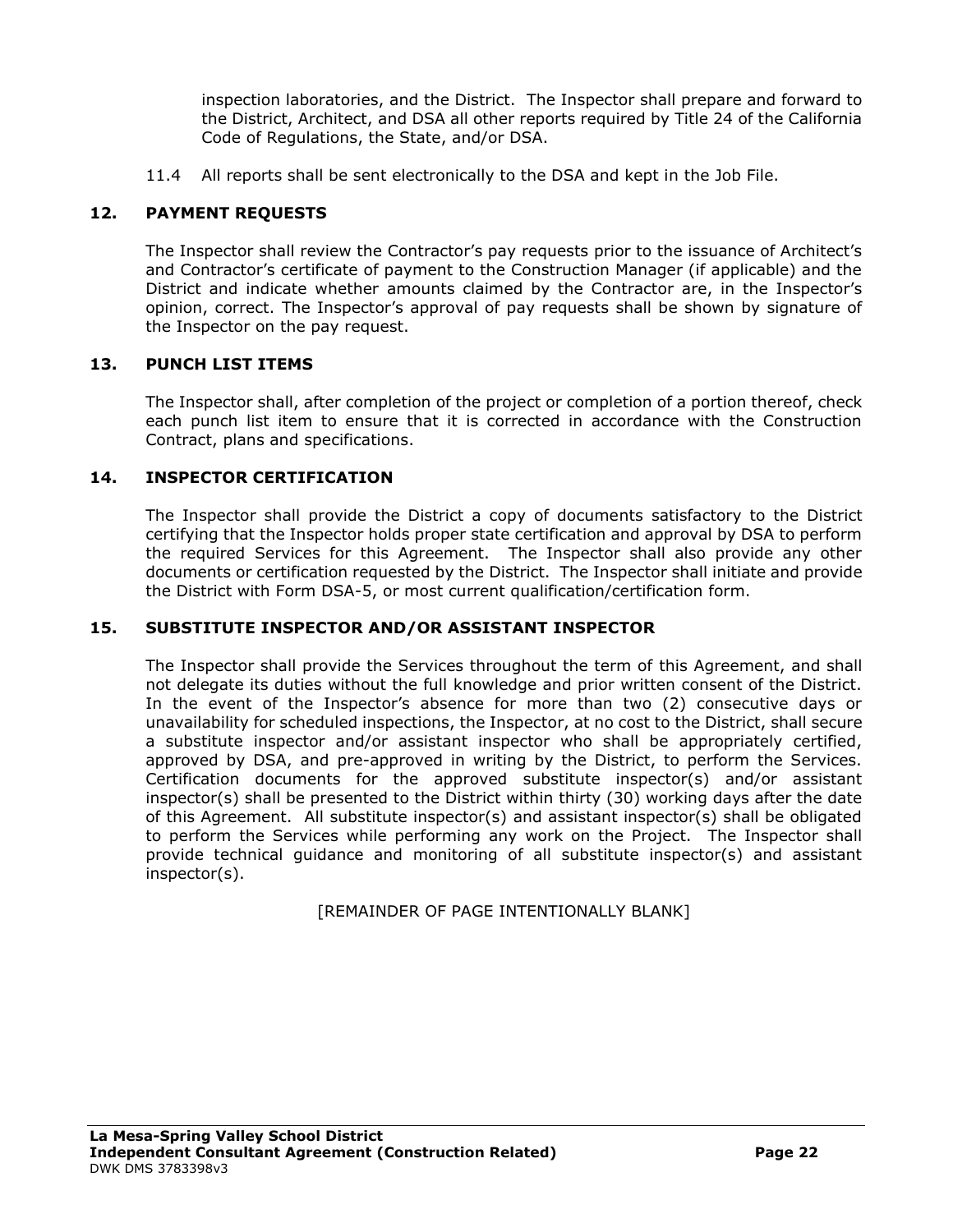### **WORKERS' COMPENSATION CERTIFICATION**

Labor Code Section 3700 in relevant part provides:

Every employer except the State shall secure the payment of compensation in one or more of the following ways:

- By being insured against liability to pay compensation by one or more insurers duly authorized to write compensation insurance in this State.
- By securing from the Director of Industrial Relations a certificate of consent to self-insure, which may be given upon furnishing satisfactory proof to the Director of Industrial Relations of ability to self-insure and to pay any compensation that may become due to its employees.

I am aware of the provisions of Section 3700 of the Labor Code which require every employer to be insured against liability for workers' compensation or to undertake self-insurance in accordance with the provisions of that code, and I will comply with such provisions before commencing the performance of the Services of this Agreement.

| Date:                 |                                               |
|-----------------------|-----------------------------------------------|
|                       | Name of Consultant: University of Consultant: |
| Signature:            |                                               |
| Print Name and Title: |                                               |

(In accordance with Article 5 – commencing at Section 1860, Chapter 1, part 7, Division 2 of the Labor Code, the above certificate must be signed and filed with the District prior to performing any Services under this Agreement.)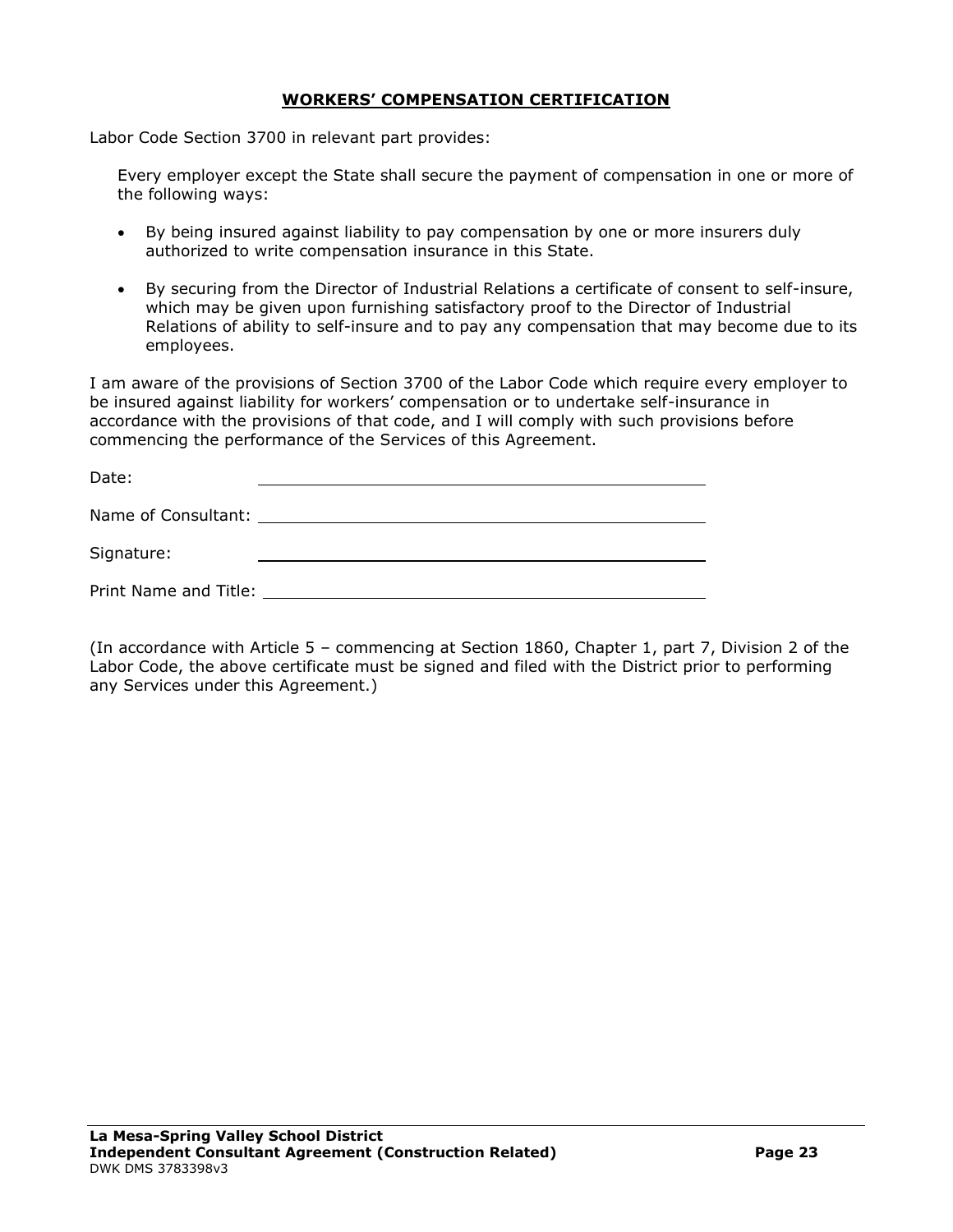#### **PREVAILING WAGE AND RELATED LABOR REQUIREMENTS CERTIFICATION**

I hereby certify that I will conform to the State of California Public Works Contract requirements regarding prevailing wages, benefits, on-site audits with 48-hours' notice, payroll records, and apprentice and trainee employment requirements, for all Work on the above Project including, without limitation, labor compliance monitoring and enforcement by the Department of Industrial Relations.

Date:

| Name of Consultant:   |  |
|-----------------------|--|
| Signature:            |  |
| Print Name and Title: |  |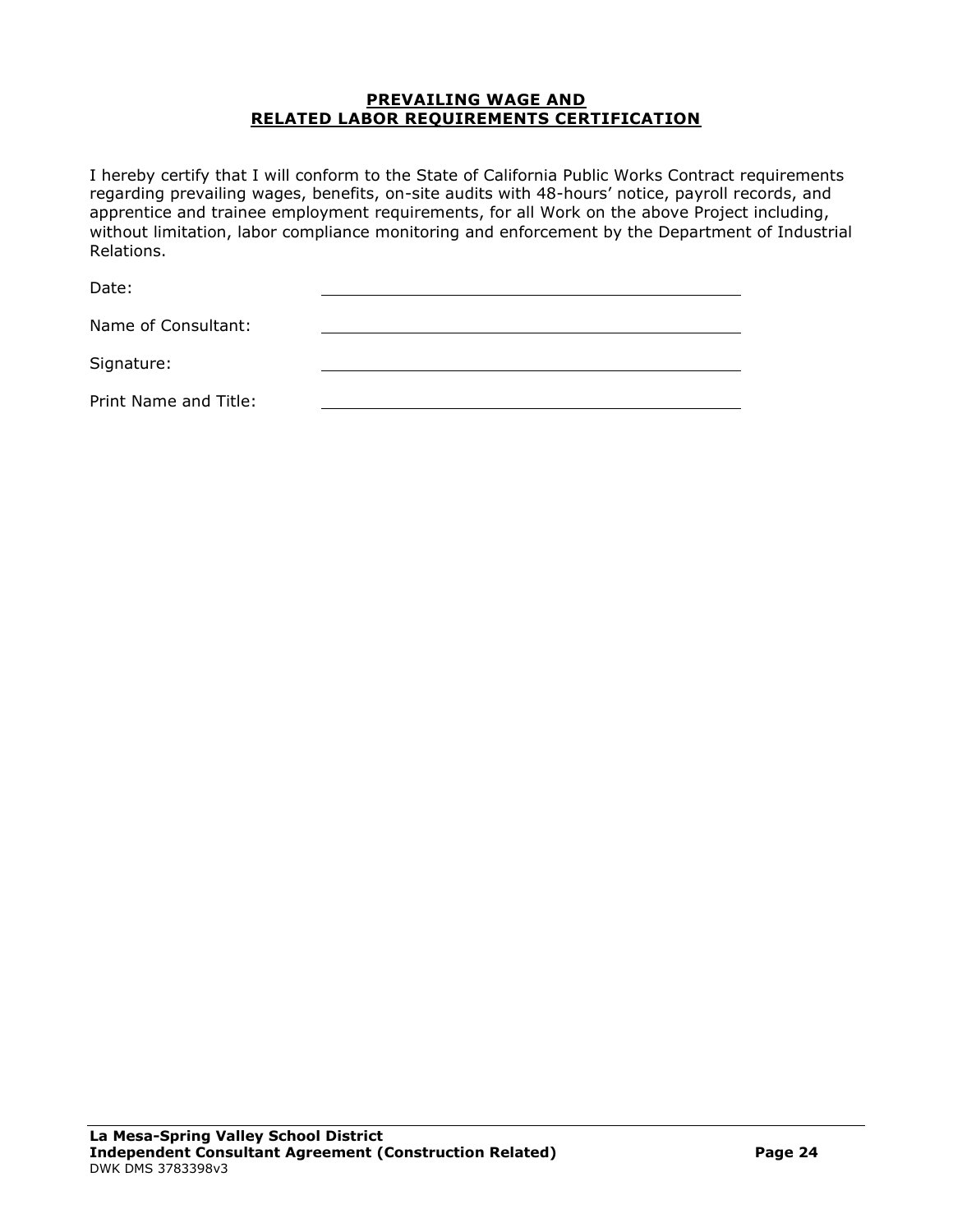### **FINGERPRINTING CERTIFICATION/CRIMINAL BACKGROUND INVESTIGATION**

The undersigned does hereby certify to the District that I am a representative of the Consultant entering into this Agreement with the District; that I am familiar with the facts herein certified; and that I am authorized and qualified to execute this certificate on behalf of Consultant.

Consultant certifies that it has taken at least one of the following actions (check all that apply):

- $\Box$  The Work of the Agreement is either (i) at an unoccupied school site and no employee and/or subcontractor or supplier of any tier of the Agreement shall come in contact with the District pupils or (ii) if Consultant's employees or any subcontractor or supplier of any tier of the Contract interacts with pupils, such interaction shall only take place under the immediate supervision and control of the pupil's parent or guardian or a school employee, so that the fingerprinting and criminal background investigation requirements of Education Code section 45125.1 shall not apply to Consultant under the Agreement.
- $\Box$  Consultant, who is not a sole proprietor, has complied with the fingerprinting requirements of Education Code section 45125.1 with respect to all Consultant's employees and all of its subcontractors' employees who may have contact with District pupils in the course of providing services pursuant to the Agreement, and the California Department of Justice has determined (A) that none of those employees has been convicted of a felony, as that term is defined in Education Code section 45122.1 and/or (B) that the prohibition does not apply to an employee as provided by Education Code section  $45125.1(e)(2)$  or (3). When the Consultant performs the criminal background check, it shall immediately provide any subsequent arrest and conviction information it receives to the District pursuant to the subsequent arrest service. No work shall commence until the Department of Justice ascertains that Consultant's employees and any subcontractors' employees have not been convicted of a felony as defined in Government Code Section 45122.1.

#### **A complete and accurate list of Consultant's employees and of all of its subcontractors' employees who may come in contact with District pupils during the course and scope of the Agreement is attached hereto as ATTACHMENT "A."**

 $\Box$  Consultant is a sole proprietor and intends to comply with the fingerprinting requirements of Education Code section 45125.1(h) with respect to all Consultant's employees who may have contact with District pupils in the course of providing services pursuant to the Agreement, and hereby agrees to the District's preparation and submission of fingerprints such that the California Department of Justice may determine (A) that none of those employees has been convicted of a felony, as that term is defined in Education Code section 45122.1 and/or (B) that the prohibition does not apply to an employee as provided by Education Code section 45125.1(e)(2) or (3). No work shall commence until the Department of Justice ascertains that Consultant has not been convicted of a felony as defined in Government Code Section 45122.1.

Consultant's responsibility for background clearance extends to all of its employees, subcontractors, and employees of subcontractors coming into contact with District pupils regardless of whether they are designated as employees or acting as independent contractors of Consultant.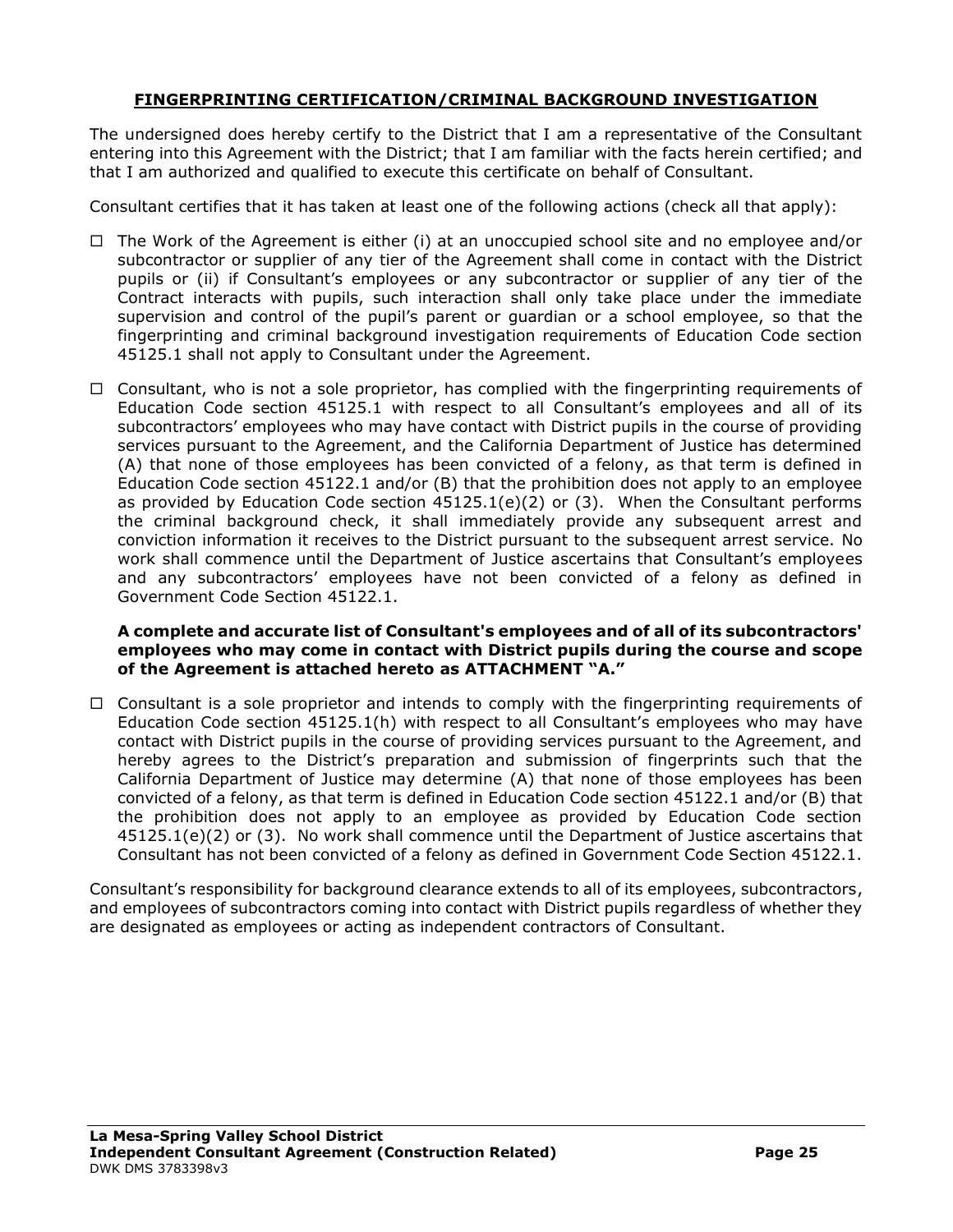### **FINGERPRINTING CERTIFICATION/ CRIMINAL BACKGROUND INVESTIGATION**

#### **ATTACHMENT "A"**

# **List of Employees/Subcontractors**

| page.               | If further space is required for the list of employees/subcontractors, attach additional copies of this |  |
|---------------------|---------------------------------------------------------------------------------------------------------|--|
| Date:               |                                                                                                         |  |
| Name of Consultant: |                                                                                                         |  |
| Signature:          |                                                                                                         |  |
| Print Name:         |                                                                                                         |  |
| Title:              |                                                                                                         |  |